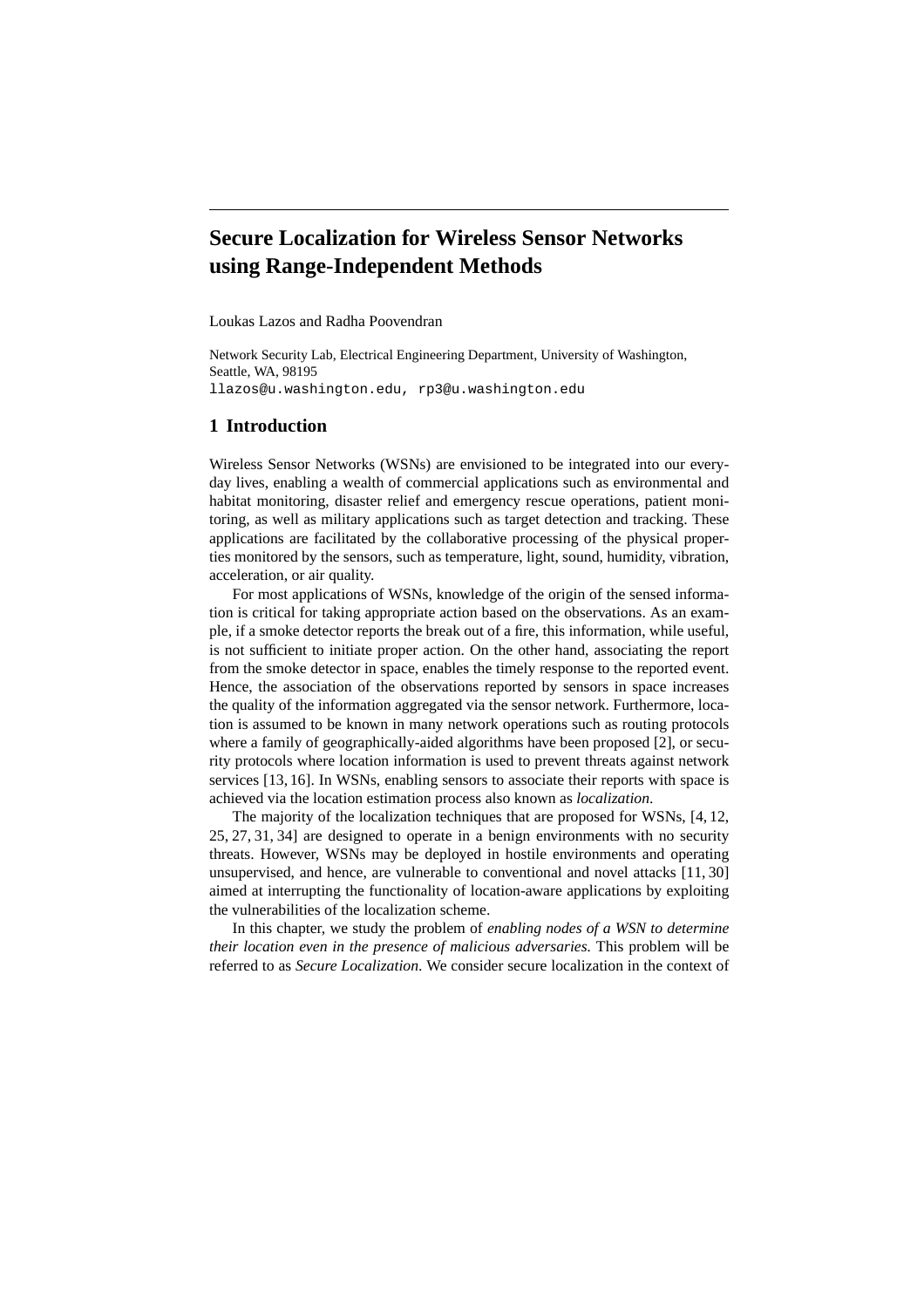| <b>Report Documentation Page</b>                                                                                                                                                                                                                                                                                                                                                                                                                                                                                                                                                                                                                                                                                                                                                                                                                                   |                             |                                           |                            |                | Form Approved<br>OMB No. 0704-0188                 |  |  |
|--------------------------------------------------------------------------------------------------------------------------------------------------------------------------------------------------------------------------------------------------------------------------------------------------------------------------------------------------------------------------------------------------------------------------------------------------------------------------------------------------------------------------------------------------------------------------------------------------------------------------------------------------------------------------------------------------------------------------------------------------------------------------------------------------------------------------------------------------------------------|-----------------------------|-------------------------------------------|----------------------------|----------------|----------------------------------------------------|--|--|
| Public reporting burden for the collection of information is estimated to average 1 hour per response, including the time for reviewing instructions, searching existing data sources, gathering and<br>maintaining the data needed, and completing and reviewing the collection of information. Send comments regarding this burden estimate or any other aspect of this collection of information,<br>including suggestions for reducing this burden, to Washington Headquarters Services, Directorate for Information Operations and Reports, 1215 Jefferson Davis Highway, Suite 1204, Arlington<br>VA 22202-4302. Respondents should be aware that notwithstanding any other provision of law, no person shall be subject to a penalty for failing to comply with a collection of information if it<br>does not display a currently valid OMB control number. |                             |                                           |                            |                |                                                    |  |  |
| <b>1. REPORT DATE</b><br>2006                                                                                                                                                                                                                                                                                                                                                                                                                                                                                                                                                                                                                                                                                                                                                                                                                                      |                             | <b>3. DATES COVERED</b><br>2. REPORT TYPE |                            |                | 00-00-2006 to 00-00-2006                           |  |  |
| <b>4. TITLE AND SUBTITLE</b>                                                                                                                                                                                                                                                                                                                                                                                                                                                                                                                                                                                                                                                                                                                                                                                                                                       |                             |                                           | <b>5a. CONTRACT NUMBER</b> |                |                                                    |  |  |
| <b>Secure Localization for Wireless Sensor Networks using</b><br><b>Range-Independent Methods</b>                                                                                                                                                                                                                                                                                                                                                                                                                                                                                                                                                                                                                                                                                                                                                                  |                             |                                           |                            |                | <b>5b. GRANT NUMBER</b>                            |  |  |
|                                                                                                                                                                                                                                                                                                                                                                                                                                                                                                                                                                                                                                                                                                                                                                                                                                                                    |                             |                                           |                            |                | 5c. PROGRAM ELEMENT NUMBER                         |  |  |
| 6. AUTHOR(S)                                                                                                                                                                                                                                                                                                                                                                                                                                                                                                                                                                                                                                                                                                                                                                                                                                                       |                             |                                           |                            |                | 5d. PROJECT NUMBER                                 |  |  |
|                                                                                                                                                                                                                                                                                                                                                                                                                                                                                                                                                                                                                                                                                                                                                                                                                                                                    |                             |                                           |                            |                | <b>5e. TASK NUMBER</b>                             |  |  |
|                                                                                                                                                                                                                                                                                                                                                                                                                                                                                                                                                                                                                                                                                                                                                                                                                                                                    |                             |                                           |                            |                | <b>5f. WORK UNIT NUMBER</b>                        |  |  |
| 7. PERFORMING ORGANIZATION NAME(S) AND ADDRESS(ES)<br><b>University of Washington, Department of Electrical</b><br>Engineering, Seattle, WA, 98195                                                                                                                                                                                                                                                                                                                                                                                                                                                                                                                                                                                                                                                                                                                 |                             |                                           |                            |                | 8. PERFORMING ORGANIZATION<br><b>REPORT NUMBER</b> |  |  |
| 9. SPONSORING/MONITORING AGENCY NAME(S) AND ADDRESS(ES)                                                                                                                                                                                                                                                                                                                                                                                                                                                                                                                                                                                                                                                                                                                                                                                                            |                             |                                           |                            |                | 10. SPONSOR/MONITOR'S ACRONYM(S)                   |  |  |
|                                                                                                                                                                                                                                                                                                                                                                                                                                                                                                                                                                                                                                                                                                                                                                                                                                                                    |                             |                                           |                            |                | <b>11. SPONSOR/MONITOR'S REPORT</b><br>NUMBER(S)   |  |  |
| 12. DISTRIBUTION/AVAILABILITY STATEMENT<br>Approved for public release; distribution unlimited                                                                                                                                                                                                                                                                                                                                                                                                                                                                                                                                                                                                                                                                                                                                                                     |                             |                                           |                            |                |                                                    |  |  |
| 13. SUPPLEMENTARY NOTES<br>The original document contains color images.                                                                                                                                                                                                                                                                                                                                                                                                                                                                                                                                                                                                                                                                                                                                                                                            |                             |                                           |                            |                |                                                    |  |  |
| 14. ABSTRACT                                                                                                                                                                                                                                                                                                                                                                                                                                                                                                                                                                                                                                                                                                                                                                                                                                                       |                             |                                           |                            |                |                                                    |  |  |
| <b>15. SUBJECT TERMS</b>                                                                                                                                                                                                                                                                                                                                                                                                                                                                                                                                                                                                                                                                                                                                                                                                                                           |                             |                                           |                            |                |                                                    |  |  |
| 16. SECURITY CLASSIFICATION OF:                                                                                                                                                                                                                                                                                                                                                                                                                                                                                                                                                                                                                                                                                                                                                                                                                                    |                             |                                           | 17. LIMITATION OF          | 18. NUMBER     | 19a. NAME OF                                       |  |  |
| a. REPORT<br>unclassified                                                                                                                                                                                                                                                                                                                                                                                                                                                                                                                                                                                                                                                                                                                                                                                                                                          | b. ABSTRACT<br>unclassified | c. THIS PAGE<br>unclassified              | <b>ABSTRACT</b>            | OF PAGES<br>30 | <b>RESPONSIBLE PERSON</b>                          |  |  |

| <b>Standard Form 298 (Rev. 8-98)</b> |                               |  |  |
|--------------------------------------|-------------------------------|--|--|
|                                      | Prescribed by ANSI Std Z39-18 |  |  |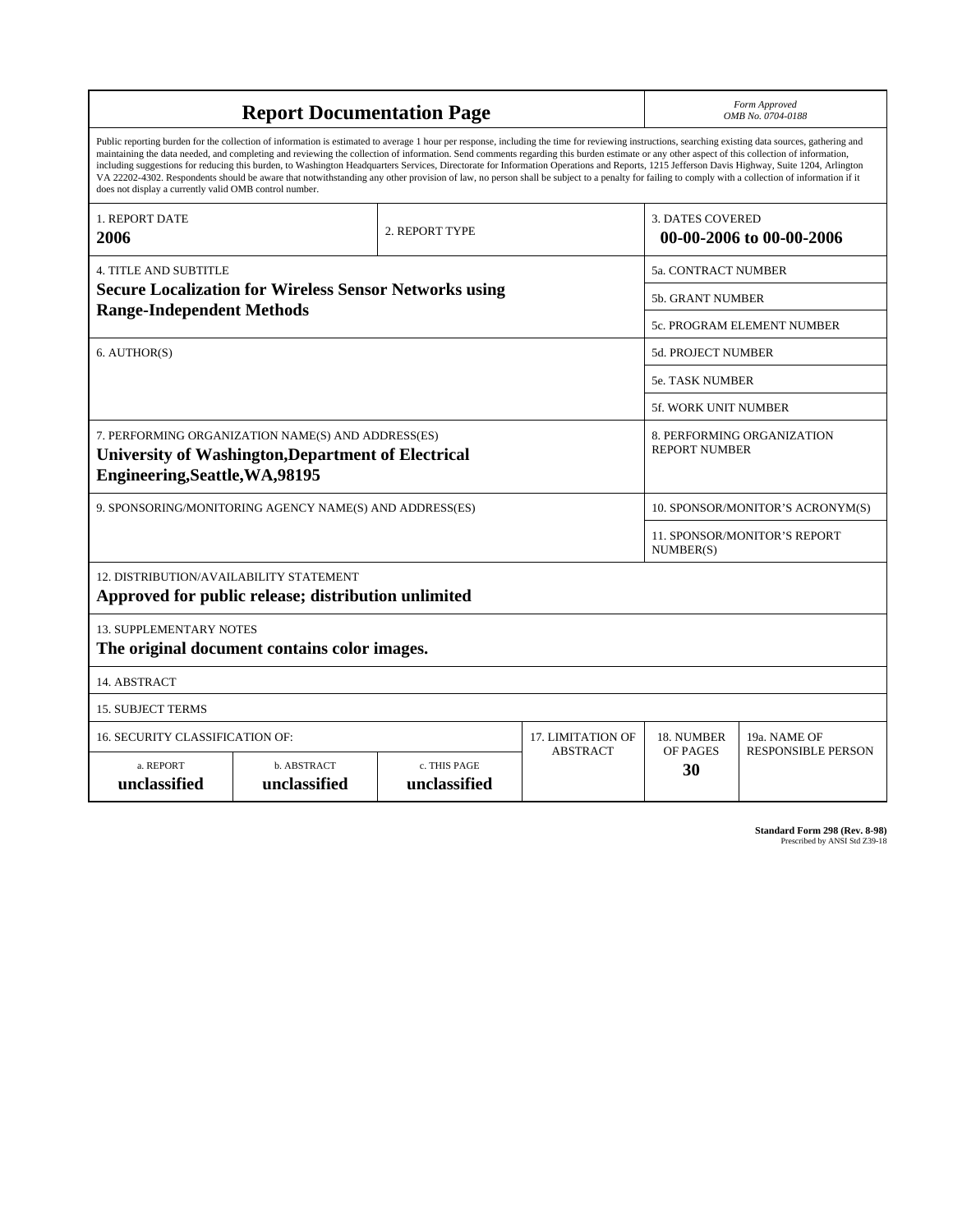the following design goals: (a) decentralized implementation, (b) resource efficiency, and (c) robustness against security threats.

We illustrate a series of attacks against localization schemes for WSNs [11, 13, 26, 28] and propose *SeRLoc*, a robust location estimation scheme for WSNs that achieves decentralized, resource-efficient sensor localization even in the presence of adversaries. We also propose a high resolution localization algorithm called *HiRLoc*, that improves the localization accuracy at the expense of more complicated hardware. Since sensors are hardware and power limited, SeRLoc and HiRLoc rely on a two-tier network architecture. The network consists of a small number of nodes equipped with known coordinates and orientation we call *locators* and a large number of resource-constrained sensor devices with unknown location.

Moreover, since distance measurements are susceptible to distance enlargement/reduction [5], we do not use any such measurements to compute the sensor location. Instead sensors rely on beacon broadcasts from the locator containing localization information to infer their location. We refer to methods that are not using distance measurements as range-independent localization schemes [4,12,25]. Methods for securing range-dependent localization schemes are presented in [5, 7].

Since range independent schemes do not rely on any distance measurements to estimate location, they are not vulnerable to range-alteration attacks. However an adversary may launch relay type of attacks such as the wormhole attack [13,28], impersonation attacks such as the Sybil attack [11,26], or compromise network entities. First, we describe the impact of these attacks on the location estimation process, and then, we provide mechanisms that allow each sensor to determine its location *even* in the presence of these threats. Furthermore, we analytically evaluate the probability of success for each type of attack using *spatial statistics* theory [9].

The remainder of the chapter is organized as follows. In Section 2 we illustrate different attacks against range-independent location estimation schemes. In Section 3, we state our network model. In Section 4 we describe two algorithms for robustly estimating the position of sensors. In Section 5, we present a threat analysis. In Section 6, we evaluate the performance of SeRLoc and HiRLoc. In Section 7, we present related work and open problems. Section 8 presents our conclusions.

## **2 Attacks on Range-independent Localization Schemes**

In this section we first define the adversarial model considered for WSNs. We then illustrate different types of attacks against range-independent localization schemes.

## **2.1 Adversarial Model**

We assume that the adversary's goal is to mislead sensors to falsely estimate their location. We also assume that in its effort to mislead the sensors, the adversary must remain undetected. We do not consider Denial-of-Service (DoS) attacks against the localization scheme. Such attacks can be easily detected, since sensors will not be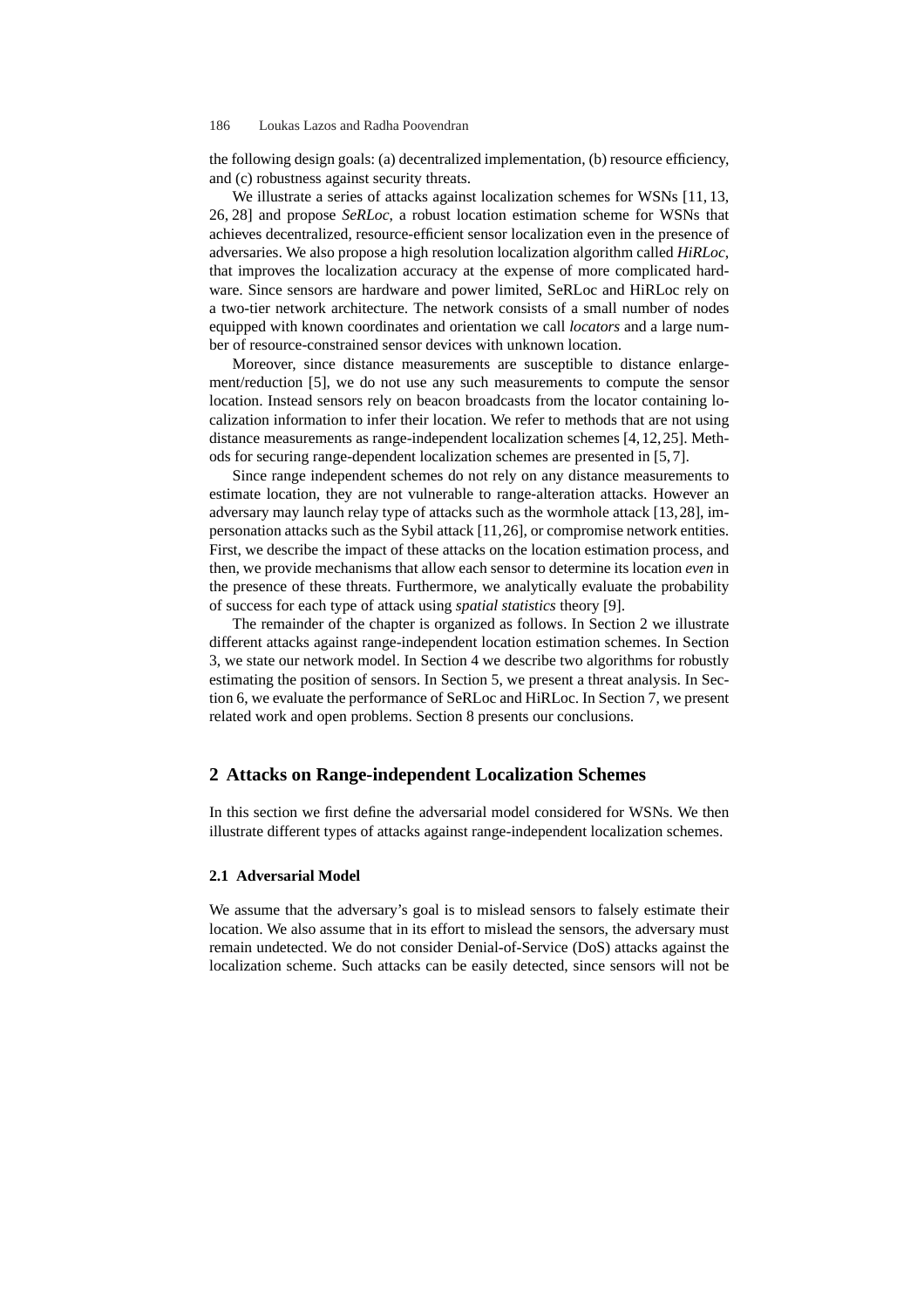

**Fig. 1.** The adversary records the broadcast of reference point  $L_1$ , tunnels it to the region of the sensor under attack and replays it. The sensors believes it is within range of  $L_1$ .

able to compute their position. We also do not address attacks against the physical medium such as frequency jamming. Spread spectrum [38] and coding [39] are known to be efficient mechanisms to shield the physical layer against jamming attacks. Also, we do not consider any attack against the Medium Access Control (MAC) protocol that may lead to a denial-of-service (DoS). Secure location estimation schemes that take into account jamming are presented in [5, 20].

#### **2.2 Attack Models**

In range-independent location estimation methods, nodes rely on localization information included in beacons transmitted from reference points in order to estimate their position. In order to bias the location estimation process, the adversary attempts to inject bogus localization information into the network. This can be achieved by performing a wormhole (relay) attack [13, 28, 30], an impersonation (Sybil) attack [11, 26], or compromise of reference points. In any of those attacks we assume that at least some valid information not altered by the adversary is present, that allows the node to estimate its position. We now discuss the different attacks against range-independent localization schemes in more detail.

## **The Wormhole (Relay) Attack**

The wormhole attack is a relay type of attack where an adversary relays information transmitted at one part of the network to some distant part of the network, thus violating the geometry of the network and the communication range constraint. To mount a wormhole attack, the adversary initially establishes a direct link referred to as a *wormhole link* between two points in the network. Once the wormhole link is established, the adversary eavesdrops (records) messages at one end of the link, referred to as the *origin point*, tunnels them through the wormhole link and replays them at the other end, referred to as the *destination point*. The wormhole attack is very difficult to detect, since it is launched without compromising any host, or the integrity and authenticity of the communication [13, 28].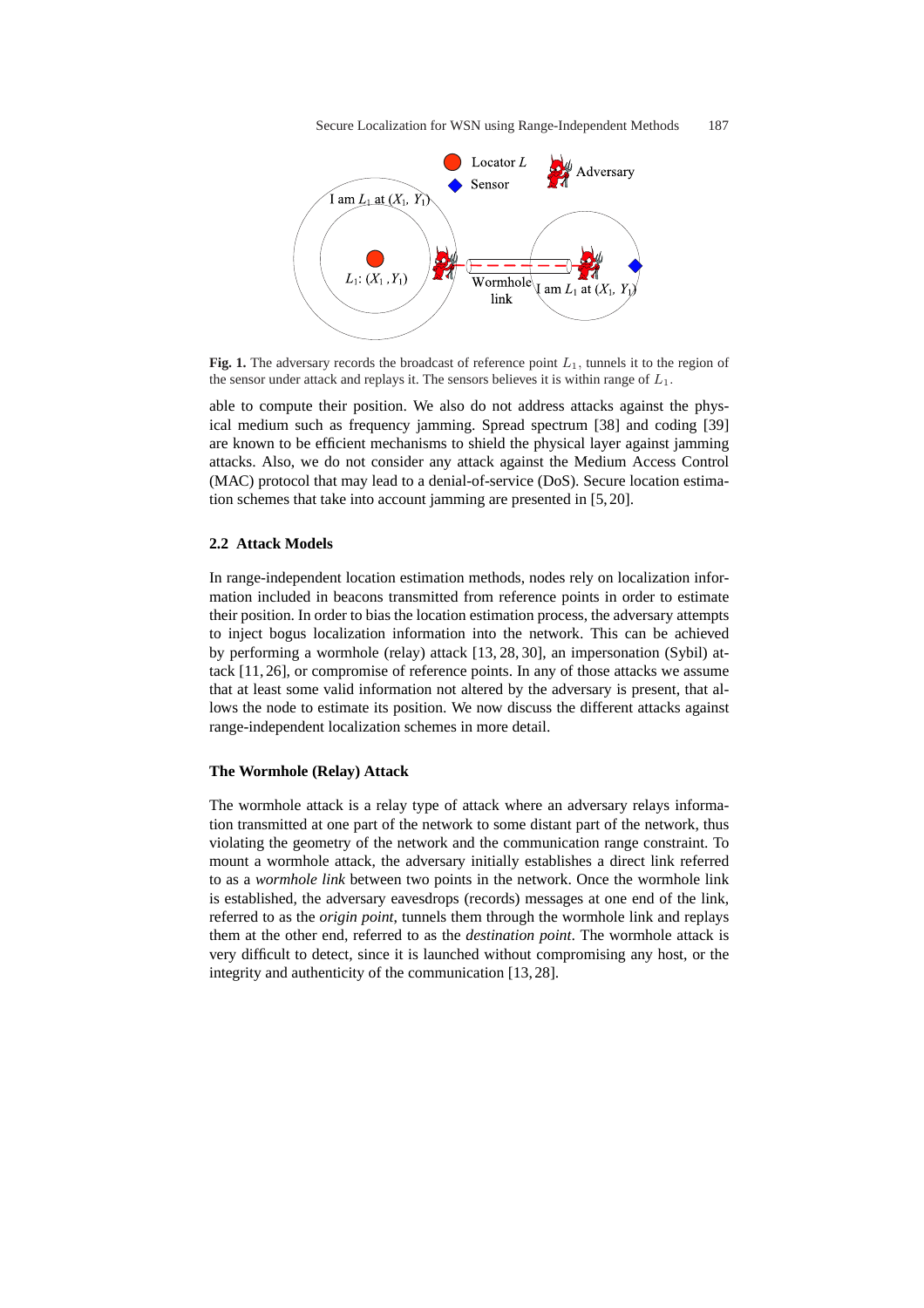

Fig. 2. (a) The adversary impersonates reference point  $L_1$  to a sensor under attack. The sensor is misled to believe it is within range of  $L_1$  with  $L_1$  located at  $(X_2, Y_2)$ , (b) reference point  $L_1$  is compromised and falsely reports its location.

When an adversary launches a wormhole attack against the location estimation process, sensors located at the destination point of the attack hear beacons transmitted from reference points located at the origin point of the attack. Hence, sensors are misled to believe they are within proximity of reference points at the origin point of the attack. The bogus localization information is properly authenticated by the sensors (since beacons are indeed authentic) and can significantly bias the location estimation at each sensor under attack.

One mechanism for detecting relay type of attacks, is synchronizing the nodes of the network and timestamping each message [13]. Every recipient of a message compares the timestamp with the time when the message is received to determine whether the message has traveled a distance longer than the communication range of the sender. However, when the RF medium is used for transmitting beacons synchronization has to be achieved with nanosecond accuracy [13]. Using a slower medium such as the acoustic medium to transmit beacons to avoid the tight synchronization requirement, leaves the system vulnerable to wormholes when the adversary uses an RF wormhole link to relay the localization information in a timely manner.

#### **2.3 The Impersonation (Sybil) Attack**

In the impersonation attack, the adversary assumes one or multiple identities from network nodes and impersonates those nodes to other entities within the network [11, 26]. With respect to the localization process, the adversary impersonates reference points and injects bogus localization information into the network. Unlike the wormhole attack, in the Sybil attack model, the adversary must compromise cryptographic quantities necessary to prove its impersonated IDs to the nodes under attack. Hence, nodes properly authenticate an adversary as a trustable source.

In Figure 2, the adversary impersonates locator  $L_1$  to a sensor that is not within the range of  $L_1$ . The sensor under attack is misled to believe that it can hear locator  $L_1$  located at coordinates  $(X_2, Y_2)$ . The adversary can modify the coordinates contained within the beacon to any arbitrary position within the network.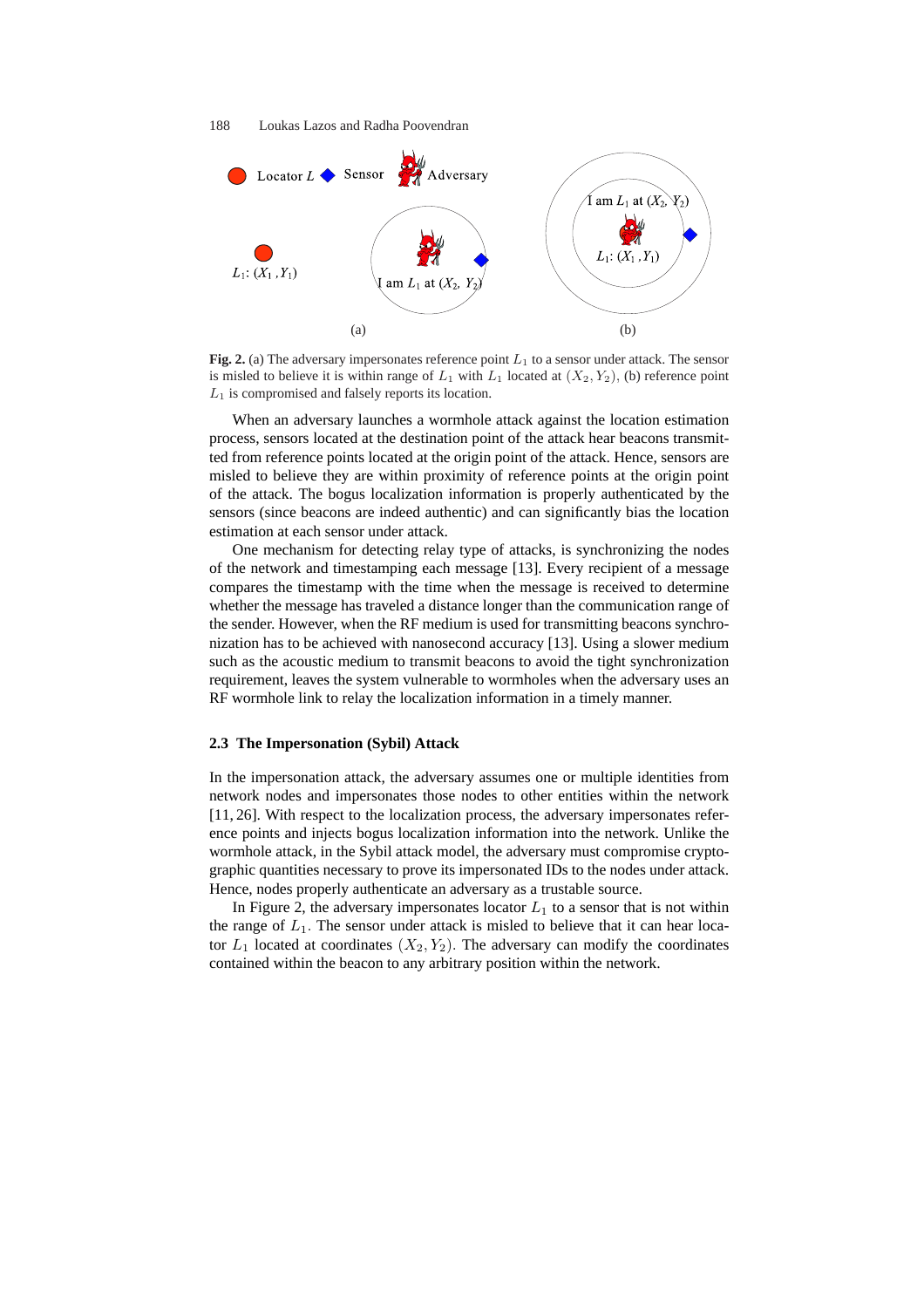#### **2.4 Compromise of Network Nodes**

The adversary may be also able to compromise network nodes used in the location estimation process and force them to misbehave. For example the adversary may compromise reference points and force them to falsely report their positions. Under node compromise, we assume that the adversary gains full control over the behavior of the entity that has been compromised. This assumption is significantly stronger than the assumption made for launching an impersonation attack where the adversary can only impersonate a node and not alter its behavior (controls only the impersonators).

We assume that the sensors have to receive at least some localization information from uncompromised reference points in order to perform any kind of robust location estimation. In Figure 2(b), we show the compromise of locator  $L_1$  and the broadcast of bogus localization information. The sensor is misled to believe that locator  $L_1$  is located at position  $(X_2, Y_2)$ .

## **3 Network Model**

In this section, we state our network model assumptions for building our secure location estimation algorithm.

**Network Setup:** We assume a two-tier network architecture where a set of sensors S of unknown location is randomly deployed with a density  $\rho_s$  within an area  $A$ , and a set of reference points  $L$  we call *locators*, with known location<sup>1</sup> and orientation, also randomly deployed with a density  $\rho_L$ .

**Antenna Model:** We assume that sensors are equipped with omnidirectional antennas and transmit with power  $P_s$ , while locators are equipped with M directional antennas with directivity gain  $G\backslash 1$ , and transmit with power  $P_L\backslash P_s$ . Since the locator transmission power is higher than the sensor transmission power, the locator-sensor communication channel is asymmetric. For the rest of the chapter, we denote the sensor-to-locator communication range as  $r$ , and the locator-to-sensor communication range as  $R$ .

**System Parameters:** Since both locators and sensors are randomly and independently deployed, it is essential to select the system parameters so that sufficient number of locators can communicate with sensors. The random deployment of the locators with a density  $\rho_L = \frac{|L|}{4}$  $\frac{L}{\mathcal{A}}$  (| · | denotes the cardinality of a set) is equivalent to a sequence of events following a *homogeneous Poisson point process* of rate  $\rho_L$  [9]. The random deployment of sensors with a density  $\rho_s = \frac{|S|}{4}$  $\frac{S}{A}$ , is equivalent to a random sampling of the area  $A$  with rate  $\rho_s$  [9]. Making use of *Spatial Statistics* 

 $1$  We presume that locators acquire their position either through manual insertion or through GPS receivers [36]. Though GPS signals can be spoofed, knowledge of the coordinates of several nodes is essential to achieve any kind of node localization for any localization scheme.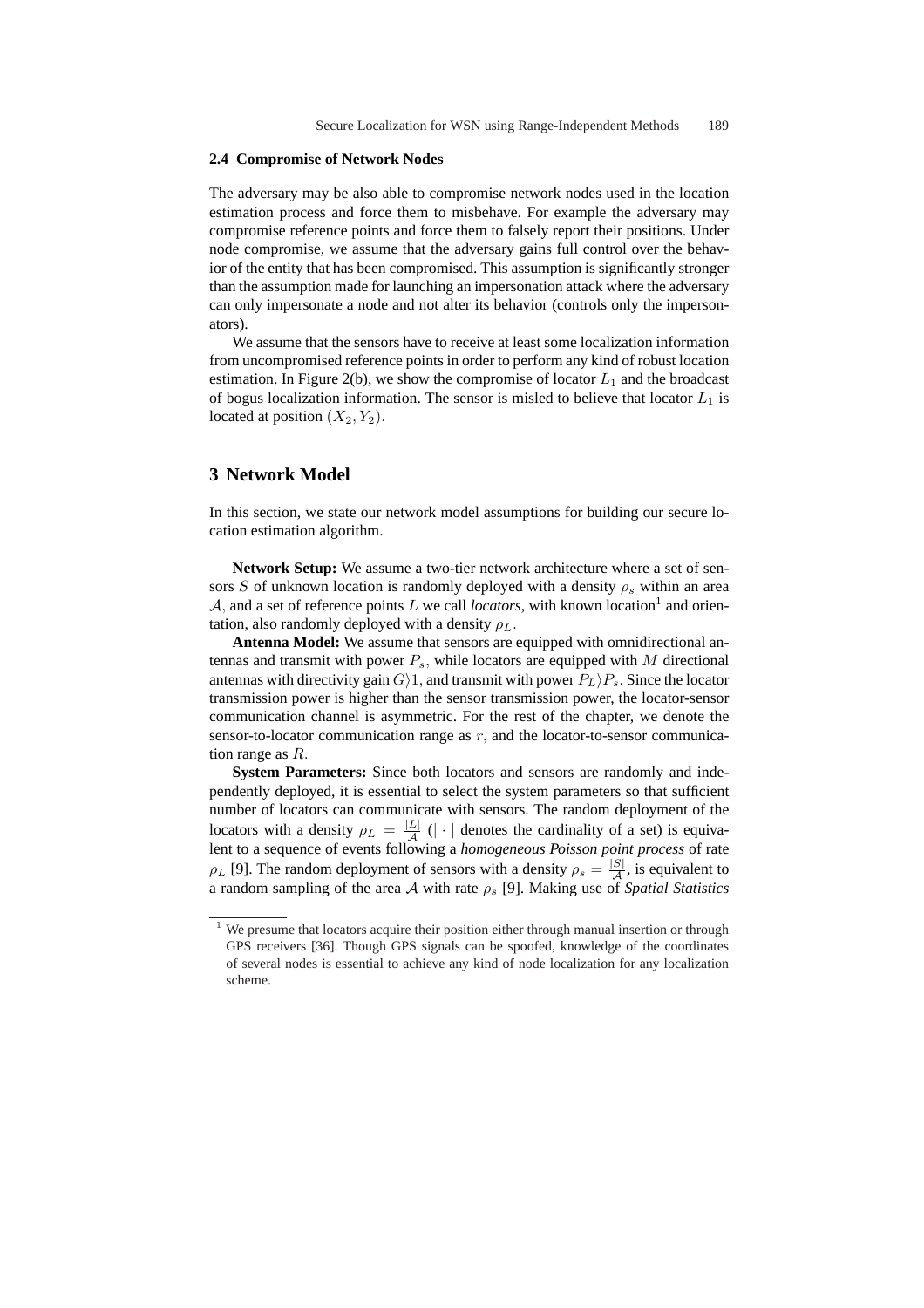theory [9], if  $LH_s$  denotes the set of locators heard by a sensor s, that is, within range R from s, the probability that s hears exactly  $k$  locators, given that the locators are randomly and independently deployed, is given by the Poisson distribution:

$$
P(|LH_s| = k) = \frac{(\rho_L \pi R^2)^k}{k!} e^{-\rho_L \pi R^2}.
$$
 (1)

Based on (1) and the independent deployment of sensors, the probability for *every* sensor to hear at least k locators  $P(|LH_s|)$  :

$$
P(|LH_s| \ge k, \forall s \in S) = (1 - \sum_{i=0}^{k-1} \frac{(\rho_L \pi R^2)^i}{i!} e^{-\rho_L \pi R^2})^{|S|}.
$$
 (2)

Equation (2) allows the choice of  $\rho_L$ , R so that a sensor hears at least k locators with any desired probability.

## **4 Secure Location Estimation in WSN**

In this section we describe two location estimation schemes. We first present the SEcure Range-independent LOCalization scheme (*SeRLoc*) that enables sensors to determine their location based on beacon information transmitted by the locators, even in the presence of security threats. We then present the HIgh-resolution LOCalizaion scheme (*HiRLoc*) that improves the location resolution.

#### **4.1 Location Determination in SeRLoc**

In SeRLoc, sensors determine their location based on the localization information included in beacons transmitted by the locators. Figure 3(a) illustrates the idea behind SeRLoc. Each locator transmits beacons at each antenna sector containing (a) the locator's coordinates and, (b) the angles of the antenna boundary lines with respect to a common global axis.

For each locator  $L_i$  heard at a sensor s, sensor s defines the sector  $S_i$  corresponding to the transmission of that locator where  $s$  has to be included. Combining information from multiple locators it defines the *Region Of Intersection* (ROI), as the region where the maximum number of sectors overlap:

$$
ROI = \bigcap S_i. \tag{3}
$$

The sensor s determines its location as the center of gravity (CoG) of the  $ROI$ . The CoG is the least square error solution given that a sensor can lie with equal probability at any point of the  $ROI$ . In Figure 3(a), the sensor hears beacons from locators  $L_1 \sim L_4$  and determines its position as the CoG of the ROI. We now present the algorithmic details of SeRLoc.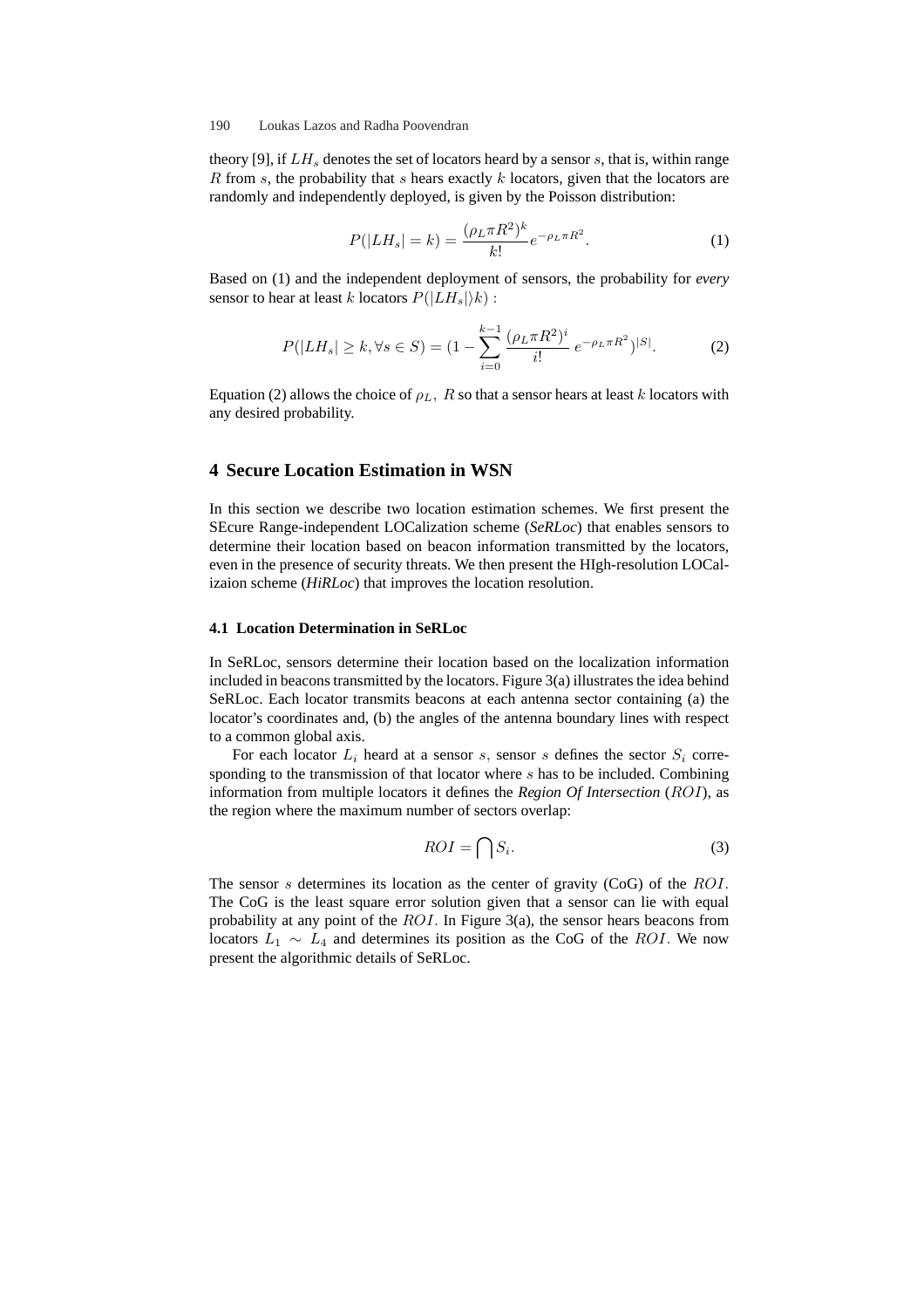

Fig. 3. (a) The sensor hears locators  $L_1 \sim L_4$  and estimates its location as the Center of Gravity (CoG) of the region of intersection. (b) Determination of the search area.

- *Step 1:* **Collection of localization information:** In Step 1, the sensor collects information from all the locators that it can hear. A sensor s can hear all locators  $L_i \in L$  that lie within a circle of radius R, centered at s.

$$
LH_s = \{ L_i : ||s - L_i|| \le R, \quad L_i \in L \}. \tag{4}
$$

- *Step 2:* **Search area:** In Step 2, the sensor computes a search area for its location. Let  $X_{min}, Y_{min}, X_{max}, Y_{max}$  denote the minimum and the maximum locator coordinates form the set  $LH_s$ .

$$
X_{min} = \min_{L_i \in LH_s} X_i, \ X_{max} = \max_{L_i \in LH_s} X_i, \ Y_{min} = \min_{L_i \in LH_s} Y_i, \ Y_{max} = \max_{L_i \in LH_s} Y_i(5)
$$

Since every locator of set  $LH_s$  needs to be within a range R from sensor s, if s can hear locator  $L_i$  with coordinates  $(X_{min}, Y_i)$ , it has to be located *left* of the vertical boundary of  $(X_{min} + R)$ . Similarly, *s* has to be located *right* of the vertical boundary of  $(X_{max} - R)$ , *below* the horizontal boundary of  $(Y_{min} + R)$ , and *above* the horizontal boundary of  $(Y_{max} - R)$ . The dimensions of the rectangular search area are  $(2R - d_x)x(2R - d_y)$  where  $d_x, d_y$  are the horizontal distance  $d_x = X_{max} - X_{min} \leq 2R$  and the vertical distance  $d_y = Y_{max} - Y_{min} \leq 2R$ , respectively. In Figure 3(b), we show the search area for the network setup in Figure 3(a).

- *Step 3:* **Overlapping region-Majority vote**: In Step 3, sensors determine the ROI of all sectors they hear. Since it would be computationally expensive for each sensor to analytically determine the ROI based on the line intersections, we employ a grid scoring system that defines the ROI based on majority vote.

**Grid score table:** The sensor places a grid of equally spaced points within the rectangular search area as shown in Figure 4(a). For each grid point, the sensor holds a score in a grid score table, with initial values equal to zero. For each grid point, the sensor executes the *grid-sector test* detailed in the following, to decide if the grid point is included in a sector heard by a locator of set  $LH_s$ . If the grid score test is positive the sensor increments the corresponding grid score table value by one, otherwise the value remains unchanged. This process is repeated for all locators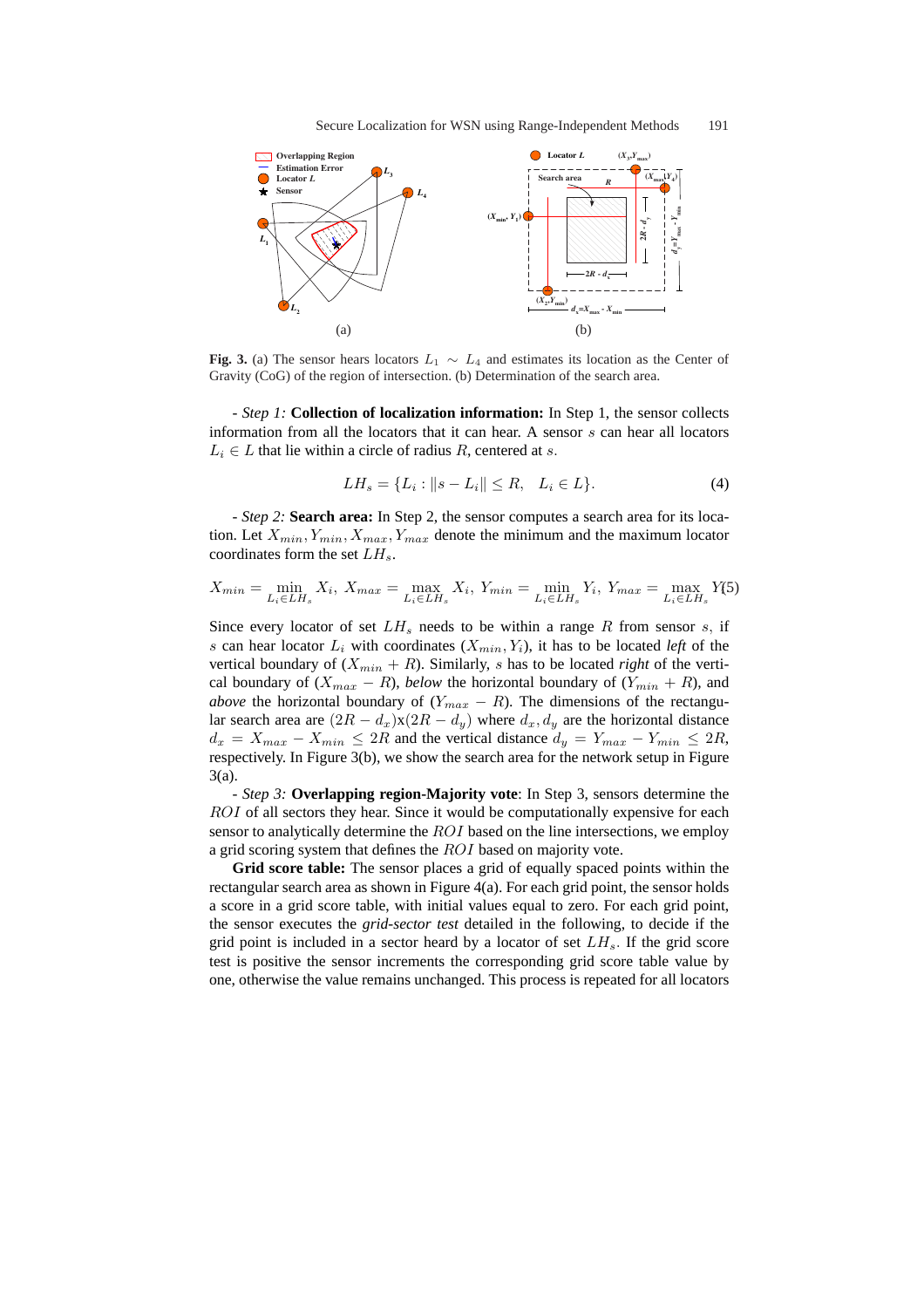

**Fig. 4.** (a) Steps 3,4: Placement of a grid of equally spaced points in the search area, and the corresponding grid score table. The sensor estimates its position as the centroid of all grid points with the highest score, (b) Step 3: Grid-sector test for a point  $g$  of the search area.

heard  $LH_s$ , and all the grid points. The  $ROI$  is defined by the grid points that have the highest score in the grid score table. In Figure 4(a), we show the grid score table and the corresponding ROI.

Note that due to the finite grid resolution, error is induced in the calculation. The resolution of the grid can be increased to reduce the error at the expense of energy consumption due to the increased processing time.

**Grid-sector test**: A point  $g : (x_a, y_a)$  is included in a sector of angles  $[\theta_1, \theta_2]$ originating from locator  $L_i$  if it satisfies two conditions:

$$
C_1: \|g - L_i\| \le R, \qquad C_2: \theta_1 \le \phi \le \theta_2,\tag{6}
$$

where  $\phi$  is the slope of the line connecting g with  $L_i$ . Note that the sensor *does not have to* perform any angle-of-arrival (AOA) measurements. Both the coordinates of the locators and the grid points are known, and, hence the sensor can analytically calculate  $\phi$ . In Figure 4(b), we illustrate the grid-sector test with all angles measured with reference to the  $x$  axis.

- *Step 4:* **Location estimation**: The sensor determines its location as the centroid of all the grid points that define the ROI.

$$
\tilde{s} : (x_{est}, y_{est}) = \left(\frac{1}{n} \sum_{i=1}^{n} x_{g_i}, \frac{1}{n} \sum_{i=1}^{n} y_{g_i}\right),\tag{7}
$$

where *n* is the number of grid points of the overlapping region, and  $(x_{g_i}, y_{g_i})$  are the coordinates of the grid points.

## **4.2 HiRLoc: High-resolution Range-Independent Localization Scheme**

In this section, we present the High-resolution Range-independent Localization scheme (*HiRLoc*) that allows sensors to determine their location with higher accuracy compared to SeRLoc at the expense of more complex hardware at the locator side.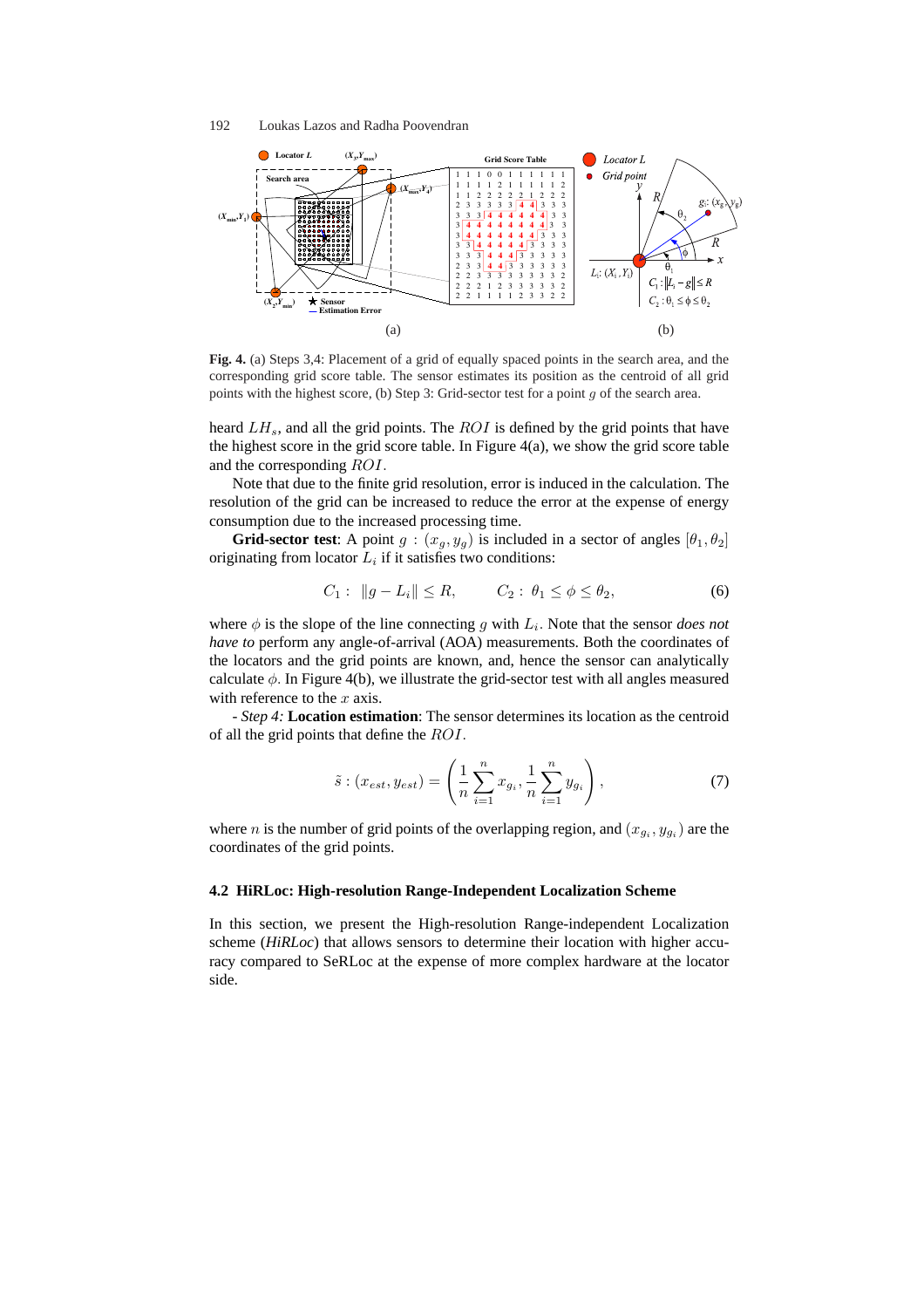

**Fig. 5.** (a) The sensor is located within the intersection of the sectors  $S_1(j)$ ,  $S_2(j)$ , which defines the region of intersection  $ROI$ . (b) The  $ROI$  is reduced by the rotation of the antenna sectors by some angle  $\alpha$ .

#### **4.3 Location Determination in HiRLoc**

In HiRLoc, localization accuracy in improved by having locators either rotate their antenna system, or change their communication range in order to define new sectors where transmission takes place. Superimposing the sectors indicated by the beacons not only in space but also in time provides the extra location resolution. Based on the beacon information the sensors define the sector area  $S_i(j)$  as the confined area covered by the  $j^{th}$  transmission of a locator  $L_i$ .

By collecting beacons from the locators  $L_i \in LH_s$ , the sensor can compute its location as the ROI of all the sectors  $S_i(j)$ . Note that a sensor can hear beacons from multiple locators, and multiple beacons generated by the same locator. Hence, the  $ROI$  after the  $m^{th}$  round of beacon transmissions can be expressed as the intersection of all the sectors corresponding to the beacons available at each sensor:

$$
ROI(m) \stackrel{\text{(i)}}{=} \bigcap_{i=1}^{|LH_s|} \bigcap_{j=0}^m S_i(j) \stackrel{\text{(ii)}}{=} \bigcap_{j=0}^m \left( \bigcap_{i=1}^{|LH_s|} S_i(j) \right), \tag{8}
$$

Since the  $ROI$  indicates the confined region where the sensor is located, reducing the size of the ROI leads to an increase in the localization accuracy. Based on equation (8), we can reduce the size of the  $ROI$  by, (a) reducing the size of the sector areas  $S_i(j)$  and, (b) increase the number of intersecting sectors  $S_i(j)$ .

In HiRLoc, reduction of the  $ROI$  is achieved by exploiting the temporal dimension. The locators provide different localization information at consecutive beacon transmissions by, (a) varying the direction of their antennas and, (b) varying the communication range of the transmission via power control. We now explore how both these methods lead to the reduction of the ROI.

**1. Varying the antenna orientation:** The locators are capable of transmitting at all directions (omnidirectional coverage) using multiple directional antennas. Every antenna has a specific orientation and hence corresponds to a fixed sector area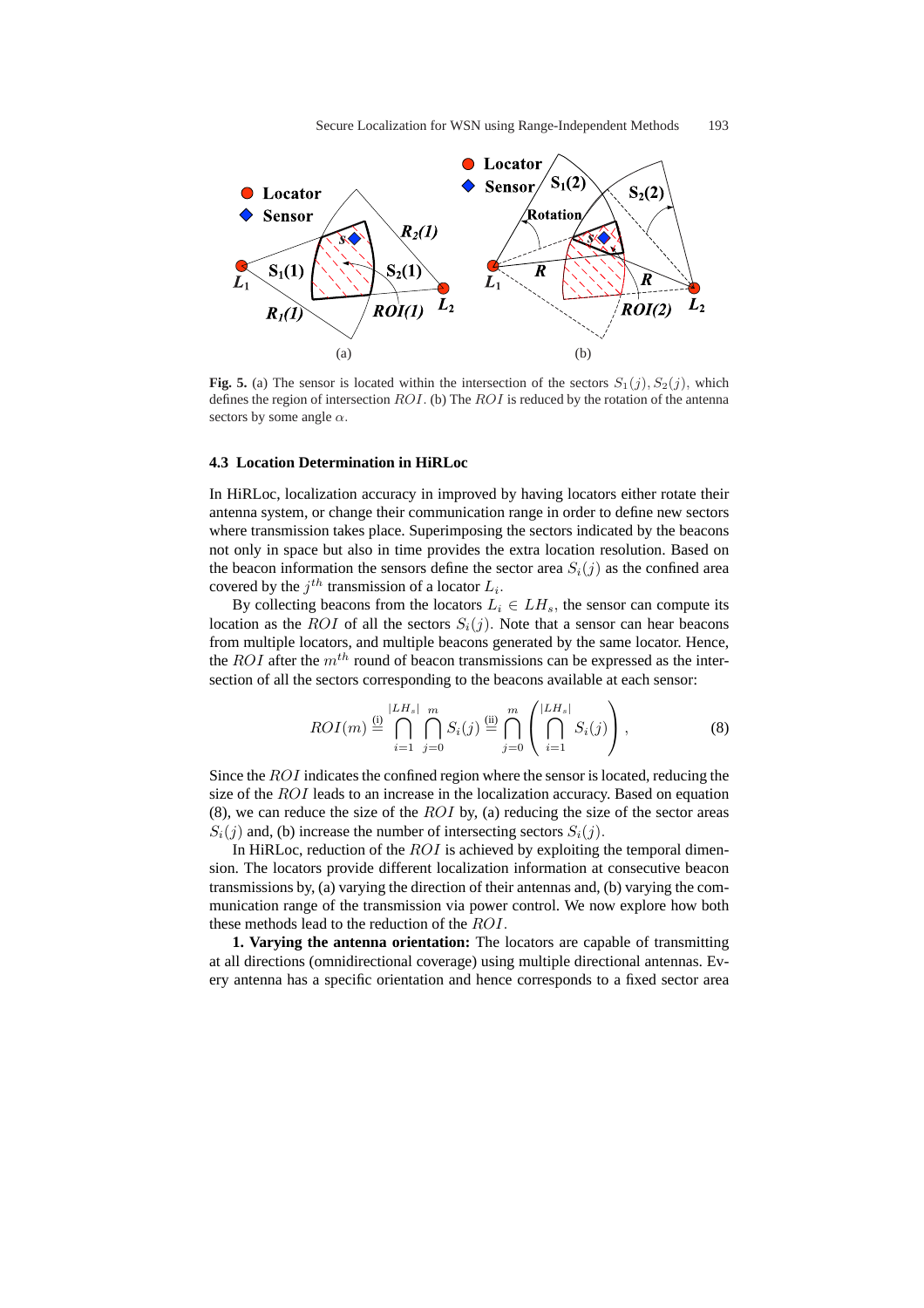

**Fig. 6.** Locator  $L_1$  is equipped with three directional antennas of beamwidth  $\frac{2\pi}{3}$  each. The transmission of beacons at each sector, followed by antenna rotation by  $\frac{\pi}{3}$ , followed by a transmission of update beacons, is equivalent to equipping  $L_1$  with six directional antennas of beamwidth  $\frac{\pi}{3}$ .

 $S_i(j)$ . The antenna orientation is expressed by the angle information contained in the beacon  $\theta_i(j) = \{\theta_{i,1}(j), \theta_{i,2}(j)\}\,$ , where  $\theta_{i,1}(j), \theta_{i,2}(j)\,$  denote the lower and upper bounds of the sector  $S_i(i)$ .

Instead of reducing the size of the intersecting sectors by narrowing the antenna beamwidth, locators can change the orientation of their antennas and re-transmit beacons with the new sector boundaries. A change in the antenna orientation can occur either by changing the orientation of the locators, or by rotation of their antenna system. A sensor collects multiple sector information from each locator over a sequence of transmissions:  $S_i(j) = S_i(\theta_i(j), j), j = 1 \dots Q$ . As expressed by equation (8), the intersection of a larger number of *distinct* sectors leads to a reduction in the size of the  $ROI$ . As an example, consider Figure 5 where a sensor  $s$  hears locators  $L_1, L_2$ . In Figure 5(a), we show the first round of beacon transmissions by the locators  $L_1, L_2$ , and the corresponding  $ROI(1)$ . In Figure 5(b), the locators  $L_1, L_2$ rotate their antennas by an angle  $\alpha$  and transmit the second round of beacons with the new sector boundaries. The  $ROI$  in the two rounds of beacon transmissions, can be expressed as:

$$
ROI(1) = S_1(1) \cap S_2(1) \qquad ROI(2) = ROI(1) \cap S_1(2) \cap S_2(2). \tag{9}
$$

The antenna rotation over time can be interpreted as an increase on the number of antenna sectors of each locator via superposition over time. For example, consider Figure 6, where a locator is equipped with three directional antennas of beamwidth  $\frac{2\pi}{3}$ . Transmission of one round of beacons, followed by antenna rotation by  $\frac{\pi}{3}$  and re-transmission of the updated beacons is equivalent to transmitting one round of beacons when locators are equipped with six directional antennas of beamwidth  $\frac{\pi}{3}$ .

**2. Varying the Communication range:** A second approach to reduce the area of the  $ROI$ , is to reduce the size of the intersecting sectors. This can be achieved by allowing locators to decrease their transmission power and re-broadcast beacons with the new communication range information. In such a case, the sector area  $S_i(j)$  is dependent upon the communication range  $R_i(j)$  at the  $j^{th}$  transmission, i.e.  $S_i(j)$  =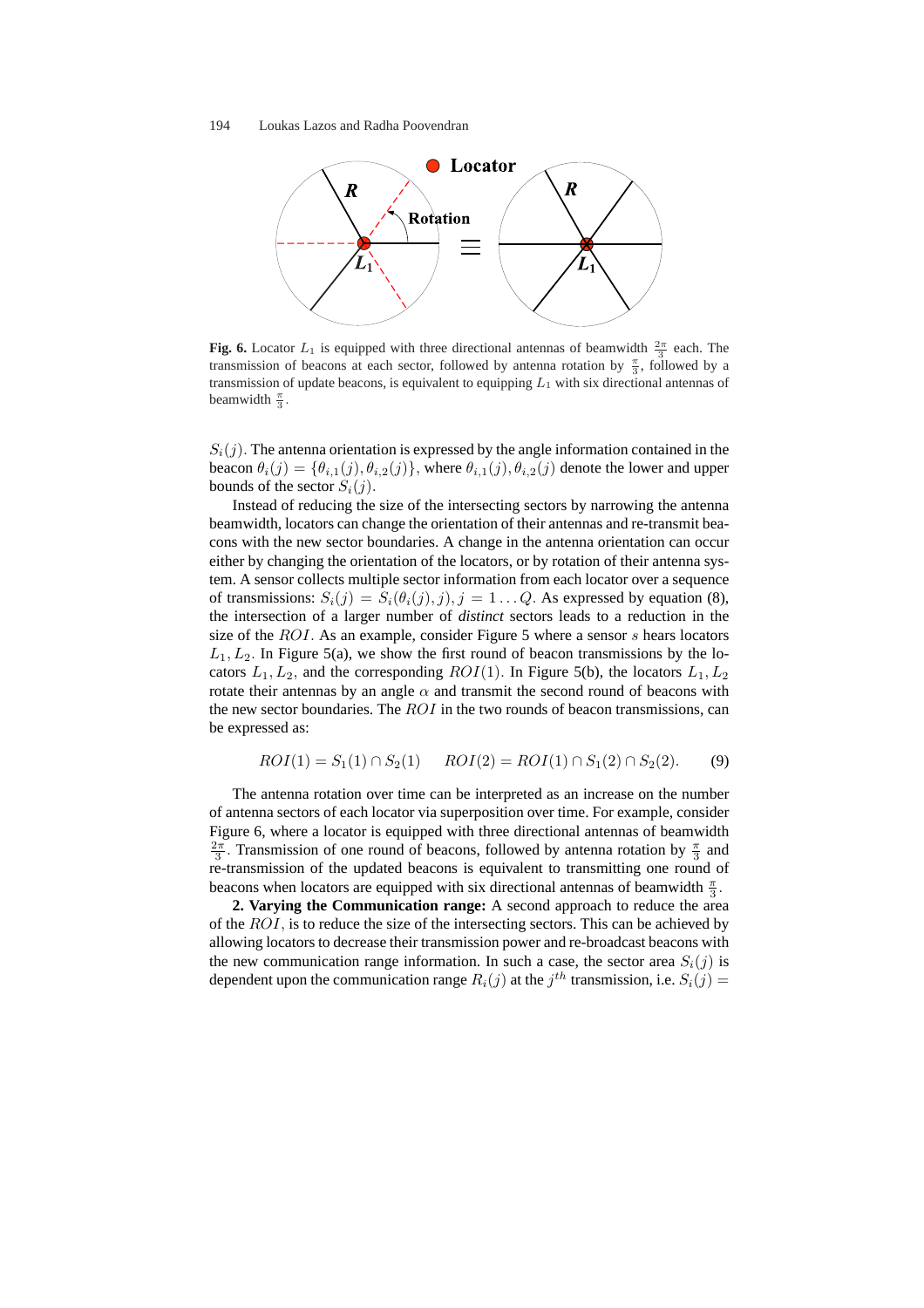

**Fig. 7.** (a) The sensor is located within the intersection of the sectors  $S_1(i)$ ,  $S_2(i)$ , which defines the  $ROI$ , (b) the locators reduce their communication range and transmit updated beacons. While s is outside the communication range of  $L_1$ , it can still hear the transmission of  $L_2$ . The new beacon information leads to the reduction of the  $ROI$ .

 $S_i(R(j), j)$ . To illustrate the ROI reduction, consider Figure 7(a), where locators  $L_1, L_2$  transmit with their maximum power; sensor s computes:  $ROI(1) = S_1(1) \cap$  $S_2(1)$ . In Figure 7(b), locators  $L_1, L_2$  reduce their communication range by lowering their transmission power and re-transmit the updated beacons. While locator  $L_1$  is out of range from sensor  $s$  and, hence, does not further refine the sensor's location,  $s$ can still hear locator  $L_2$  and therefore, reduce the size of the ROI.

**3. Hybrid approach:** The combination of the variation of the antenna orientation and communication range leads to a dual dependency of the sector area  $S_i(\theta_i(j), R(j), j)$ . Such a dependency can also be interpreted as a limited mobility model for the locators. For a locator  $L<sub>i</sub>$  moving in a confined area, the antenna orientation and communication range with respect to a static sensor varies, thus providing the sensor with multiple sector areas  $S_i(j)$ . The mobility model is characterized as limited, since the locator has to be within the range of the sensor for at least a fraction of its transmissions in order to provide the necessary localization information. We now present the algorithmic details of HiRLoc.

#### **4.4 Securing the Beacon Transmissions**

We now describe the mechanisms used to secure the beacons transmitted by the locators.

**Encryption:** All beacons transmitted from locators are encrypted with a globally shared symmetric key  $K_0$ . Although  $K_0$  can easily be compromised with the compromise of a single sensor, this solution is adopted for resource efficiency reasons. Using  $K_0$ , Locators are able to broadcast the localization information, instead of unicasting the information to each sensor. Stronger broadcast authentication algorithms known for ad hoc networks, require the existence of a central authority and time synchronization among all nodes of the network [29]. In Section 5, we show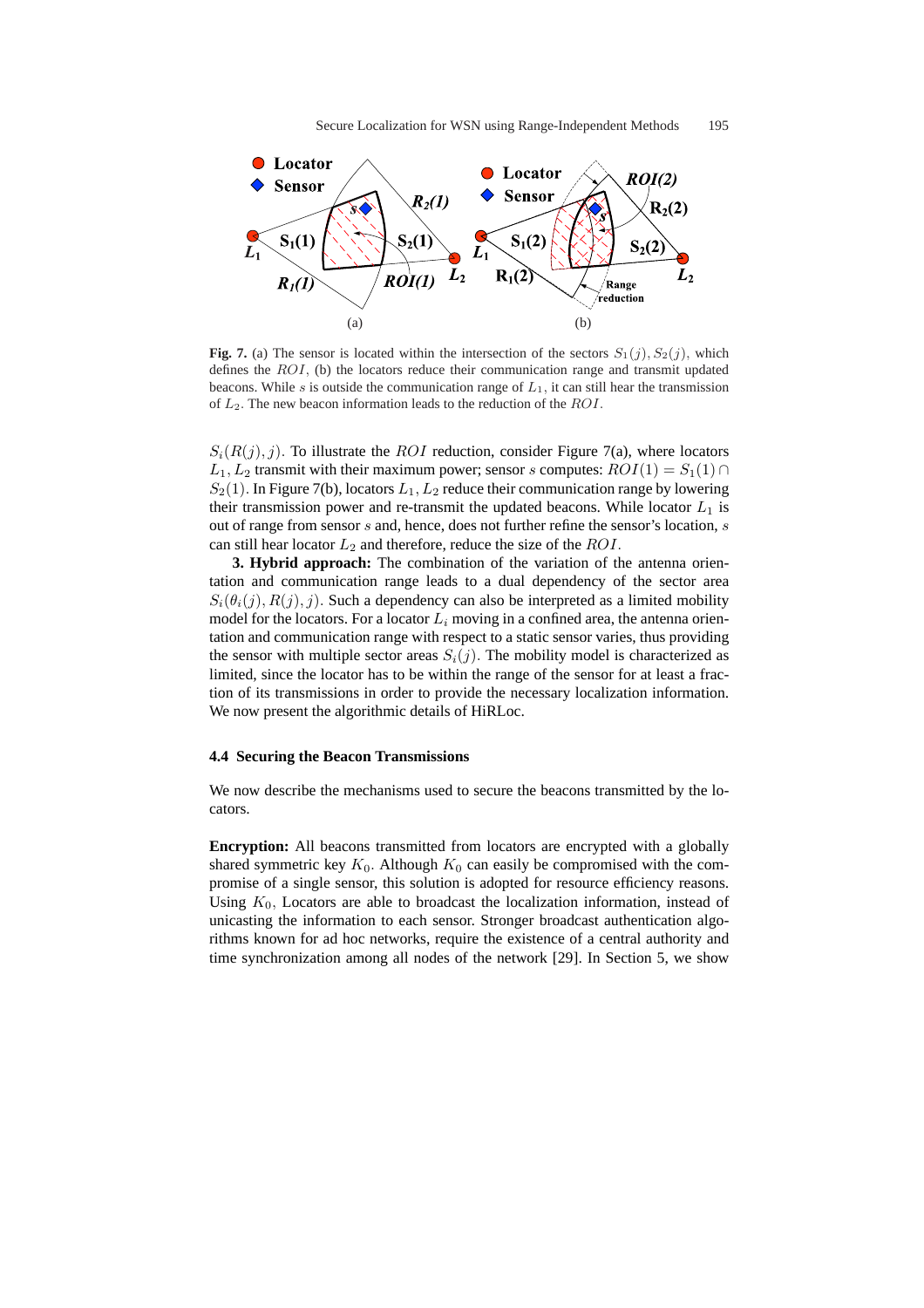

L : **broadcast**  $L_i$  :  $\left\{ (X_i, Y_i) \mid \mid (\theta_1, \theta_2) \mid \mid (H^{n-j}(PW_i)) \mid \mid j \mid \mid ID_{L_i} \right\}_{K_0}$  $LH_s = \{L_i : ||s - L_i|| \le R\} \cap \{H(H^{n-j}(PW_i)) = H^{n-j+1}(PW_i)\}\$ s : **define**  $A_s = [X_{max} - R, X_{min} + R, Y_{max} - R, Y_{min} + R]$ *for k=1:res for w=1:res*  $g(k, w) = (x_{g_i}, y_{g_i}) = (X_{max} - R + k \frac{X_{max} - X_{min}}{res}, Y_{max} - R + w \frac{Y_{max} - Y_{min}}{res})$ *for*  $z = 1 : |LH_s|$ *if* { $||g(k, w) - L_z|| \le R$ }  $\bigcap {θ_1 \le \angle g(k, w) \le θ_2}$  $GST(k, w) = GST(k, w) + 1$  $MG_s = \{g(k, w) : \{k, w\} = \arg \max GST\}$  $\tilde{s}$  :  $(x_{est}, y_{est}) =$  $\overline{\phantom{a}}$  $\frac{1}{2}$  $|MG_s|$  $|M G_s|$  $i=1$  $x_{g_i}, \frac{1}{|M}$  $|MG_s|$  $|M G_s|$  $i=1$  $y_{g_i}$  $\mathbf{r}$  $\mathbf{I}$ 

**Fig. 8.** The pseudocode of SeRLoc.

that sensors are able to detect attacks even if  $K_0$  has been compromised, using consistency checks.

In addition to  $K_0$ , every sensor s shares a symmetric pairwise key  $K_{s,L_i}$  with every locator  $L_i$ , also preloaded. Since the number of locators deployed is relatively small, the storage requirement at the sensor side is within the storage constraints (a total of  $|L|$  keys). For example, mica motes [24] have 128Kbytes of programmable flash memory. Using 64-bit RC5 [32] symmetric keys and for a network with 400 locators, a total of 3.2Kbytes of memory is required to store all the keys of the sensor with every locator. In order to save storage space at the locator (locators would have to store |S| keys), pairwise keys  $K_{s,L_i}$  are derived by a master key  $K_{L_i}$ , using a pseudorandom function h [37], and the unique sensor  $ID_s: K_{s,L_i} = h_{K_{L_i}} (ID_s)$ .

**Locator ID Authentication:** We use the following scheme based on *efficient oneway hash chains* [15], to provide locator ID authentication. Each locator  $L_i$  has a unique password  $PW_i$ , blinded with the use of a collision-resistant hash function such as SHA1 [37]. Due to the collision resistance property, it is computationally infeasible for an attacker to find a  $PW_j$ , such that  $H(PW_i) = H(PW_j)$ ,  $PW_i \neq$  $PW<sub>j</sub>$ . The hash sequence is generated using the following equation:

$$
H^{0} = PW_{i}, \ H^{i} = H(H^{i-1}), \ i = 1, \cdots, n,
$$

with *n* being a large number and  $H^0$  never revealed to any sensor. Each sensor is preloaded with a table containing the ID of each locator and the corresponding hash value  $H^n(PW_i)$ . For a network with 400 locators, we need 9 bits to represent locator IDs. In addition, collision-resistant hash functions such as SHA1 [37] have a 160-bit output. Hence, the storage requirement of the hash table at any sen-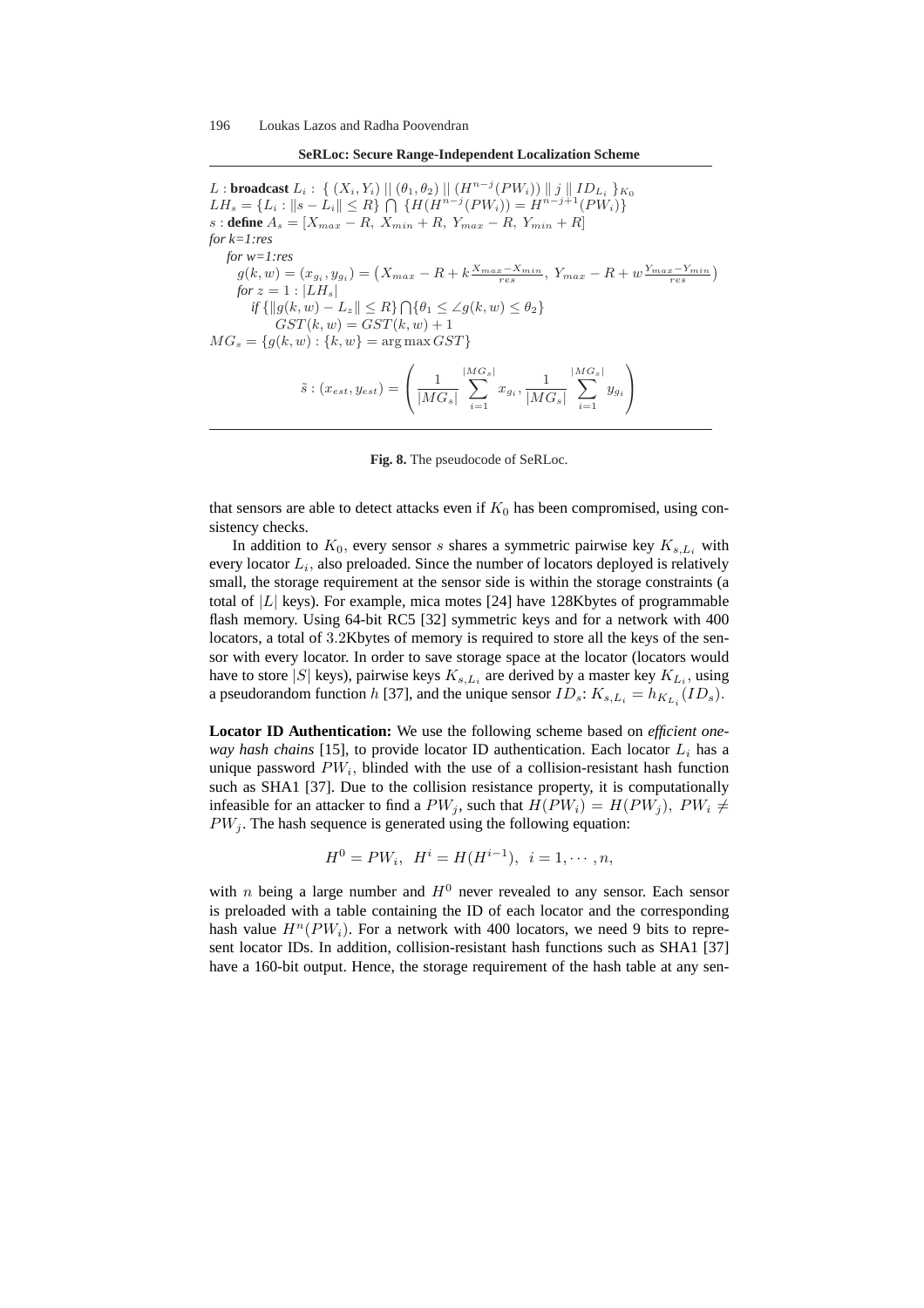**HiRLoc: High-resolution Robust Localization Scheme**

L : **broadcast**  $L_i$  : {  $(X_i, Y_i) || (\theta_{i,1}(1), \theta_{i,2}(1)) || R_i(1)$ } s : **define**  $LH_s = \{L_i : ||s - L_i|| \leq R_i(1)\}$ s : **define**  $A_s = [X_{max} - R_i(1), X_{min} + R_i(1), Y_{max} - R_i(1), Y_{min} + R_i(1)]$ s : **store**  $S \leftarrow S_i(1)$  : {  $(X_i, Y_i) || (\theta_{i,1}(1), \theta_{i,2}(1)) || R_i(1)$ },  $\forall L_i \in LH_s$  $j = 1$ *for*  $k = 1 : Q - 1$ *for*  $w = 1 : N - 1$  $j++$ L **reduce**  $R(j) = R(j - 1) - \frac{R(1)}{N}$ <br>L : **broadcast**  $L_i$  : {  $(X_i, Y_i) || (\theta_{i,1}(j), \theta_{i,2}(j)) || R_i(j)$ } s : **replace**  $S \leftarrow S_i(j)$  : {  $(X_i, Y_i) || (\theta_{i,1}(j), \theta_{i,2}(j)) || R_i(j)$ },  $\forall L_i : ||s - L_i|| \leq R_i(j) \bigcap L_i \in LH_s$ *endfor*  $j + +$  $R_i(j) = R_i(1), \ \forall L_i \in LH_s$ L **rotate**  $\theta_i(j) = \{\theta_{i,1}(j-1) + \frac{2\pi}{MQ}, \theta_{i,2}(j-1) + \frac{2\pi}{MQ}\}$ L : **broadcast**  $L_i$  : {  $(X_i, Y_i) || (\theta_{i,1}(j), \theta_{i,2}(j)) || R_i(j)$ } s : **store**  $S$  ←  $S_i(j)$  : {  $(X_i, Y_i) || (\theta_1(j), \theta_2(j)) || R_i(j)$ },  $\forall L_i$  :  $||s - L_i||$  ≤  $R(j) \bigcap L_i \in LH_s$ *endfor s* : **compute**  $ROI = \bigcap_{i=1}^{|S|} S_i$ 

**Fig. 9.** The pseudocode of HiRLoc.

sor is 8.45Kbytes<sup>2</sup>. To reduce the storage needed at the locators, we employ an efficient storage/computation method for hash chains of time/storage complexity  $\mathcal{O}(\log^2(n))$  [8].

The  $j^{th}$  broadcasted beacon from locator  $L_i$  includes the hash value  $H^{n-j}(PW_i)$ , along with the index  $j$ . Every sensor that hears the beacon accepts the message only if  $H(H^{n-j+1}(PW_i)) = H^{n-j}(PW_i)$ . After verification, the sensor replaces  $H^{n-j+1}(PW_i)$  with  $H^{n-j}(PW_i)$  in its memory and increases the hash counter by one so as to perform only one hash operation in the reception of the next beacon from the same locator  $L_i$ . The index j is included in the beacons so that sensors can resynchronize with the current published hash value in case of loss of some intermediate hash values. The beacon of locator  $L_i$  has the following format:

L<sub>i</sub>: {  $(X_i, Y_i)$  ||  $(\theta_1, \theta_2)$  ||  $(H^{n-j}(PW_i))$  ||  $j$  ||  $ID_{L_i}$  }  $_{K_0}$ ,

where  $\parallel$  denotes the concatenation operation and  $\{m\}_K$  denotes the encryption of message  $m$  with key  $K$ . Note that our method does not provide end-to-end locator authentication, but only guarantees authenticity for the messages received from locators directly heard to a sensor. This condition is sufficient to secure our localization

<sup>&</sup>lt;sup>2</sup> The required storage at each sensor in order to store 400 64-bit RC5 keys, 400 160-bit SHA1 hash values for secure communication with 400 locators is now 11.65Kbytes.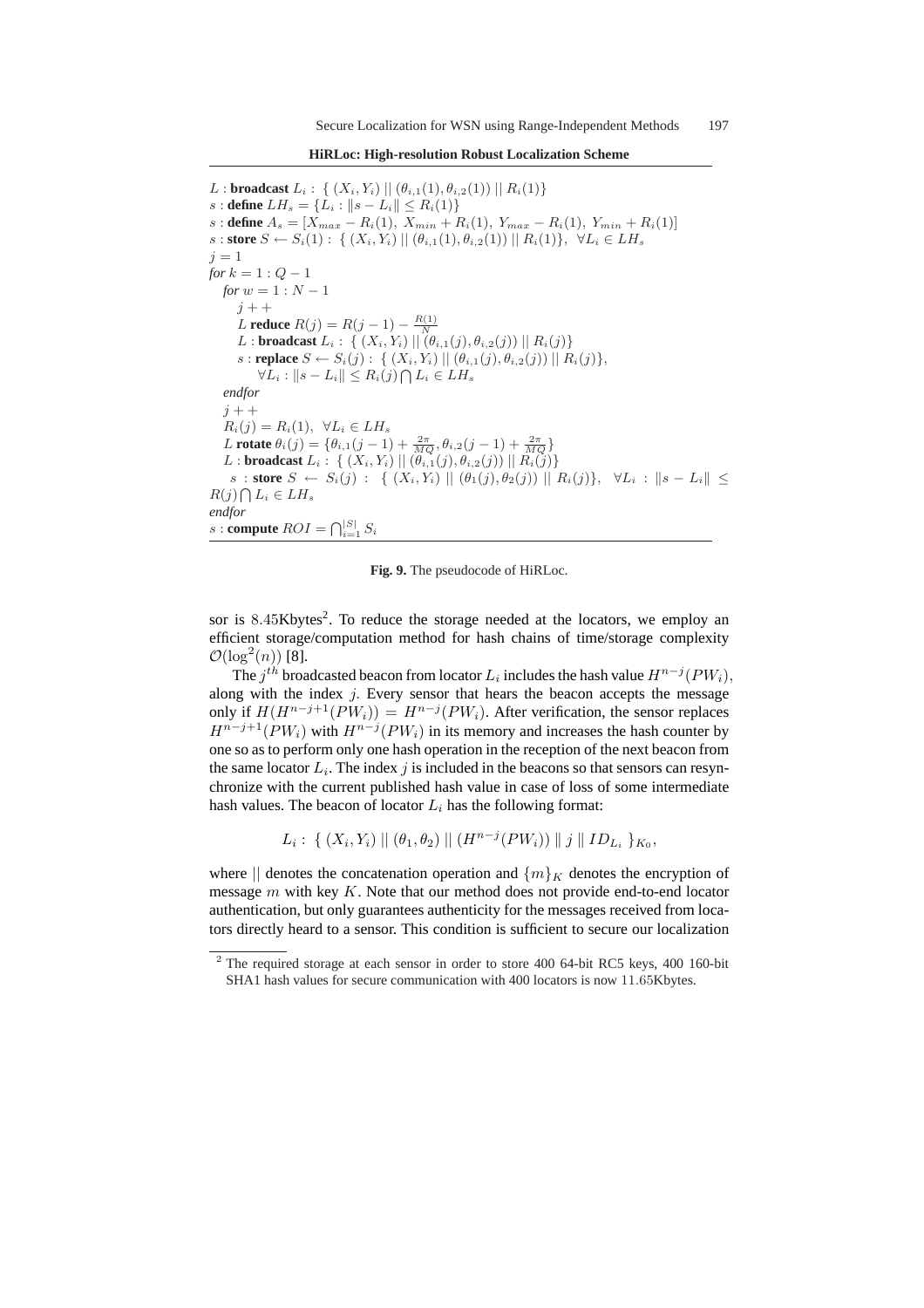

Fig. 10. (a) Wormhole attack: an attacker records beacons in area B, tunnels them via the wormhole link in area A and rebroadcasts them. (b) Computation of the common area  $A_c$ , where locators are heard to both  $s, O$ .

scheme against possible attacks. The pseudocode for SeRLoc is presented in Figure 8. The pseudocode for HiRLoc is presented in Figure 9.

## **5 Threat Analysis**

In this section, we show how SeRLoc and HiRLoc are resilient to the attacks described in Section 2. Note that our goal to allow sensors to determine their location, even in the presence of attacks and not to prevent attacks that may be harmful in other network protocols.

## **5.1 The Wormhole Attack**

## **Threat Model**

In the case of our location estimation process an attacker launching a wormhole attack records the beacons transmitted from locators at the origin point of the attack and replays them at the destination point, thus providing false localization information to the sensors attacked. In Figure 10(a), the attacker records beacons at region  $B$ , tunnels them via the wormhole link in region  $A$ , and replays them, thus leading sensor s to believe that it can hear locators  $\{L_1 \sim L_8\}$ .

#### **Detecting Wormholes**

In the case of a wormhole attack, the cryptography used to secure the beacon transmissions, and to authenticate the source of the information is not violated. Wormholes violate the geometry of the network by enabling the propagation of messages at a distance longer than the communication range [30]. Hence, in the case of the wormhole attack, additional non-cryptographic mechanisms are needed to detect the geometry violation. We now show how a sensor can detect a wormhole attack using two consistency check properties: the *single message/sector per locator* property and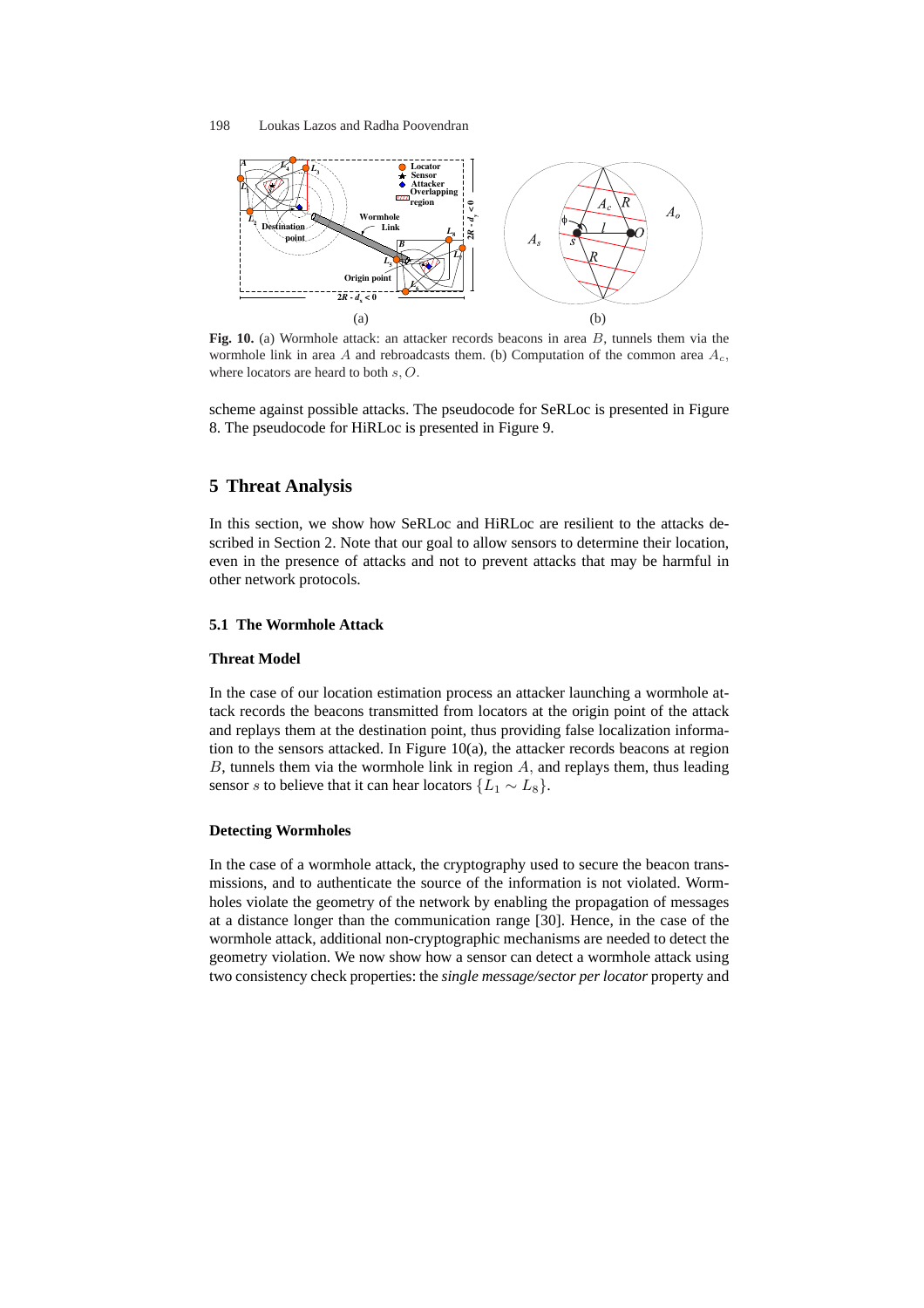the *communication range constraint* property.

**Single Message/Sector per Locator Property:** The origin point O of the wormhole attack defines the set of locators  $LH_s^r$  replayed to the sensor s under attack. The location of the sensor defines the set of locators  $LH_s^d$  directly heard to the sensor s, with  $LH_s = LH_s^r \cup LH_s^d$ . Based on the single message/sector per locator property we show that the wormhole attack is detected when  $LH_s^r \cap LH_s^d \neq \emptyset$ .

**Lemma 1.** *Single message per locator/sector property: reception of multiple messages authenticated with the same hash value is due to replay, multipath effects, or imperfect sectorization.*

*Proof.* In the absence of any attack, a sensor can hear multiple sectors due to multipath effects. In addition, a sensor located at the boundary of two sectors can also hear multiple sectors even if there is no multipath or attack. We assume that the same but fresh hash value is used to authenticate them per beacon transmission. Hence, sensors will only accept the first message arriving from any sector of the same locator, per transmission. Due to the use of an identical but fresh hash in all sectors per transmission, if an adversary replays a message from any sector of a locator directly heard by the sensor under attack, the sensor will have already received the hash via the direct path and, hence, detect the attack and reject the message.

If we consider reception of multiple messages containing the same hash value due to multipath effects or imperfect sectorization to be a replay attack, a sensor will always assume it is under attack when it receives messages with the same hash value. Hence, an adversary launching a wormhole attack will always be detected if it replays a message from locator  $L_i \in LH_s^d,$  that is, if  $LH_s^r \cap LH_s^d \neq \emptyset.$  In Figure 11(a),  $A_s$  denotes the area where,  $L_i \in LH_s^d$  (circle of radius R centered at s),  $A_o$ denotes the area where  $L_i \in LH_s^r$  (circle of radius R centered at O), and the shaded area  $A_c$  denotes the common area  $A_c = A_s \cap A_o$ .

*Claim.* The detection probability  $P(SG)$  due to the single message/sector per locator property is equal to the probability that at least one locator lies within an area of size  $A_c$ , and is given by:

$$
P(SG) = 1 - e^{-\rho_L A_c}, \quad \text{with } A_c = 2R^2\phi - Rl\sin\phi, \quad \phi = \cos^{-1}\frac{l}{2R}.
$$
 (10)

with  $l$  as the distance between the origin point and the sensor under attack.

*Proof.* If a locator  $L_i$  lies inside  $A_c$ , it is less than R units away from a sensor s and, therefore  $L_i \in LH_s^d$ . Locator  $L_i$  is also less than R units away from the origin point of the attack O, and therefore,  $L_i \in LH_s^r$ . Hence, if a locator lies inside  $A_c$ ,  $LH_s^r \cap LH_s^d \neq \emptyset$ , and the attack is detected due to the single message/sector per locator property. The detection probability  $P(SG)$  is equal to the probability that at least one locator lies within  $A_c$ . If  $LH_{A_c}$  denotes the set of locators located within area  $A_c$  then: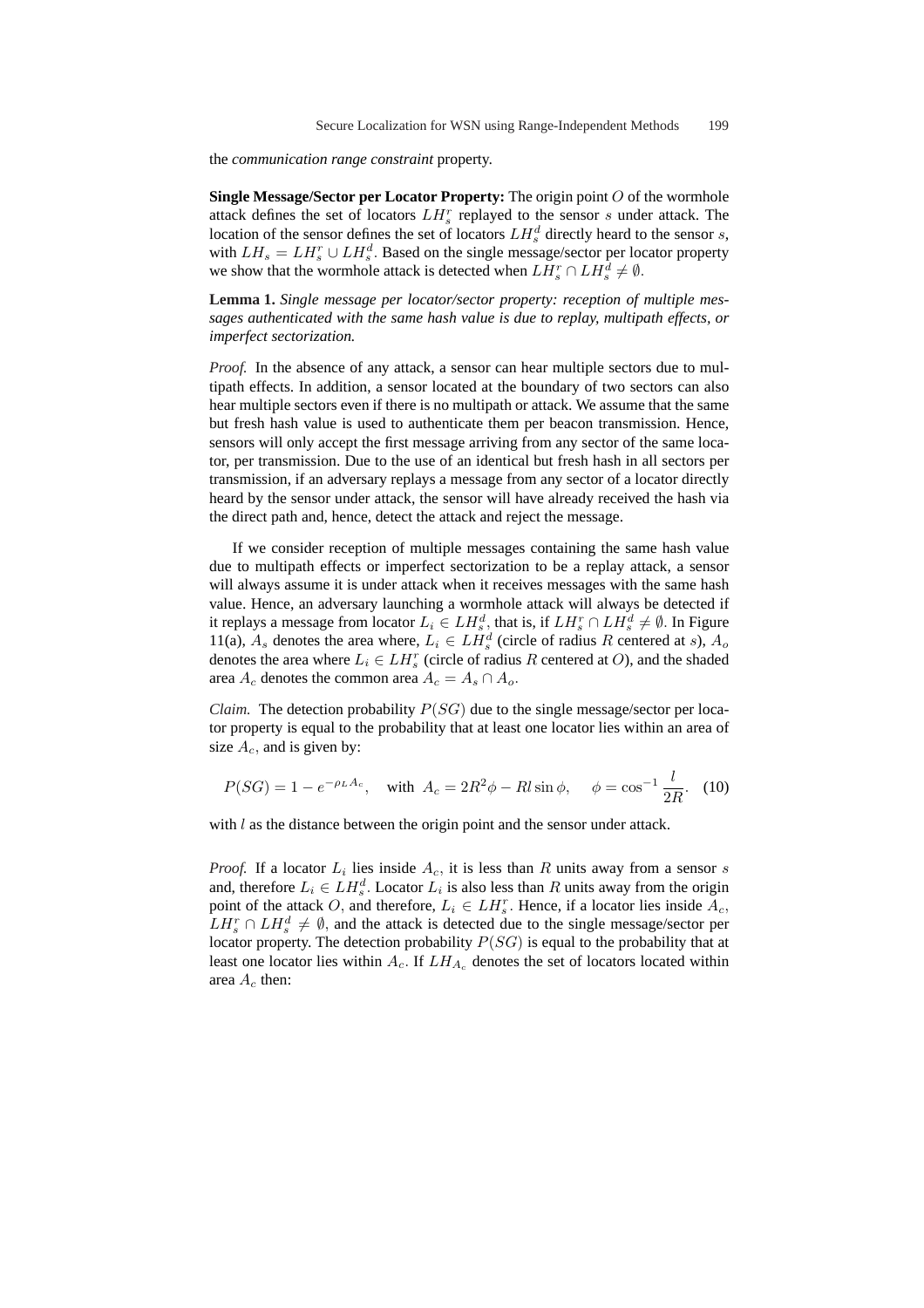

Fig. 11. (a) Single message/sector per locator property: a sensor s cannot hear two messages authenticated with the same hash value. (b) Communication range violation property: a sensor  $s$  cannot hear two locators more than  $2R$  apart. (c) Combination of the two properties for wormhole detection.

$$
P(SG) = P(|LH_{A_c}| \ge 1) = 1 - P(|LH_{A_c}| = 0) = 1 - e^{-\rho_L A_c}, \quad (11)
$$

where  $A_c$  can be computed from Figure 10(b) to be:

$$
A_c = 2R^2\phi - Rl\sin\phi, \quad \phi = \cos^{-1}\frac{l}{2R},\tag{12}
$$

with  $l = ||s - O||$ .

Figure 12(a) presents the detection probability  $P(SG)$  vs. the locator density  $\rho_L$ and the distance  $||s - O||$  between the origin point and the sensor under attack, normalized over R. We observe that if  $\|s - \mathcal{O}\| \geq 2R$ , then  $A_c = 0$ , and the use of the single message/sector per locator property is not sufficient to detect a wormhole attack. For distances  $\|s - O\| \geq 2R$ , a wormhole attack can be detected using the following communication range constraint property.

**Communication Range Violation Property:** Given the coordinates of node s, all locators  $LH_s$  heard by s should lie within a circle of radius R, centered at s. Since node s is not aware of its location it relies on its knowledge of the locator-to-sensor communication range R to verify that the set  $LH_s$  satisfies Lemma 2.

**Lemma 2.** *Communication range constraint property: A sensor* s *cannot hear two locators*  $L_i, L_j \in LH_s$ , more than  $2R$  apart, that is,  $||L_i - L_j|| \leq 2R$ ,  $\forall L_i, L_j \in$  $LH_s$ .

*Proof.* Any locator  $L_i \in LH_s$  has to lie within a circle of radius R, centered at the sensor s (area  $A_s$  in Figure 11(b)),  $||L_i - s|| \le R$ ,  $\forall L_i \in LH_s$ . Hence,

$$
||L_i - L_j|| = ||L_i - s + s - L_j|| \le ||L_i - s|| + ||s - L_j|| \le R + R = 2R.
$$
 (13)

Using the coordinates of  $LH_s$ , a sensor can detect a wormhole attack if the communication range constraint property is violated. We now compute the detection probability  $P(CR)$  due to the communication range constraint property.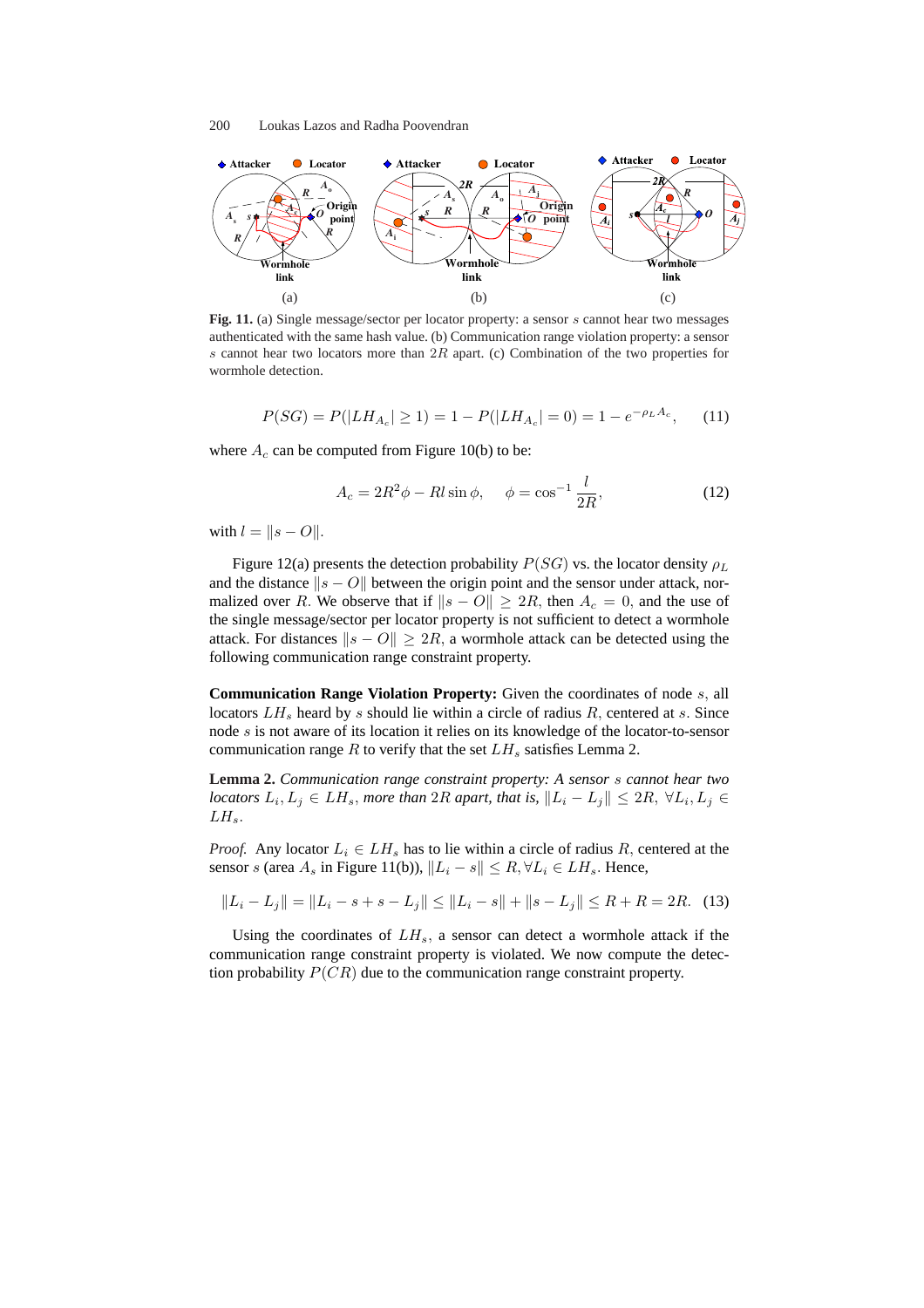*Claim.* A wormhole attack is detected due to the communication range constraint property, with a probability:

$$
P(CR) \ge \left(1 - e^{-\rho_L A_i^*}\right)^2, \ \ A_i^* = x\sqrt{R^2 - x^2} - R^2 \tan^{-1} \left(\frac{x\sqrt{R^2 - x^2}}{x^2 - R^2}\right) (14)
$$
where  $x = \|s - 0\|$ 

where  $x =$  $\overline{2}$ .

*Proof.* Consider Figure 11(b), where  $||s - O|| = 2R$ . If any two locators within  $A_s$ ,  $A_o$  have a distance larger that  $2R$ , a wormhole attack is detected. Though  $P(CR)$ is not easily computed analytically, we can obtain a lower bound on  $P(CR)$  by considering the following event. In Figure 11(b), the vertical lines defining shaded areas  $A_i$ ,  $A_j$ , are perpendicular to the line connecting s, O, and have a separation of 2R. If there is at least one locator  $L_i$  in the shaded area  $A_i$  and at least one locator  $L_j$ in the shaded area  $A_i$ , then  $||L_i - L_i||$ ) 2R and the attack is detected. Note that this event does not include all possible locations of locators for which  $||L_i - L_j||/2R$ , and event does not include all possible locations of locators for which  $||L_i - L_j||/2K$ , and<br>hence it yields a lower bound. If  $\mathcal{LH}_{A_i,A_j}$  denotes the event  $(|LH_{A_i}|)0 \cap |LH_{A_j}|)0$ then,

$$
P(CR) = P(||L_i - L_j||) 2R, L_i, L_j \in LH_s)
$$

$$
\geq P(CR \bigcap \mathcal{LH}_{A_i,A_j}) \tag{15}
$$

$$
= P\left(CR \mid \mathcal{L}\mathcal{H}_{A_i, A_j}\right) P(\mathcal{L}\mathcal{H}_{A_i, A_j})\tag{16}
$$

$$
=P(\mathcal{LH}_{A_i,A_j})\tag{17}
$$

$$
= (1 - e^{-\rho_L A_i})(1 - e^{-\rho_L A_j}), \tag{18}
$$

where (15) follows from the fact that the probability of the intersection of two events is always less or equal to the probability of one of the events, (16) follows from the definition of the conditional probability, (17) follows from the fact that when  $\mathcal{LH}_{A_i,A_j}$  is true, we always have a communication range constraint violation  $(P(CR \mid \mathcal{LH}_{A_i,A_j}) = 1)$ , and (18) follows from the fact that  $A_i, A_j$  are disjoint areas and that locators are randomly deployed.

We can maximize the lower bound of  $P(CR)$ , by finding the optimal values  $A_i^*, A_j^*$ . In fact it can be shown that the lower bound in (18) attains its maximum value when  $A_i^* = \max_i \{A_i\}$  subject to the constraint  $A_i = A_j$  ( $A_i$ ,  $A_j$  are symmetric) [17]. and is given by:

$$
A_i^* = A_j^* = x\sqrt{R^2 - x^2} - R^2 \tan^{-1} \left( \frac{x\sqrt{R^2 - x^2}}{x^2 - R^2} \right), \text{ and } x = \frac{\|s - O\|}{2}.
$$
 (19)

Inserting (19) into (18) yields the required result:  $P(CR) \ge$ ¡  $1 - e^{-\rho_L A_i^*}$ <sup>2</sup>.

In Figure 12(b), we show the maximum lower bound on  $P(CR)$  vs. the locator density  $\rho_L$ , and the distance  $\|s - \mathcal{O}\|$  normalized over R. The lower bound on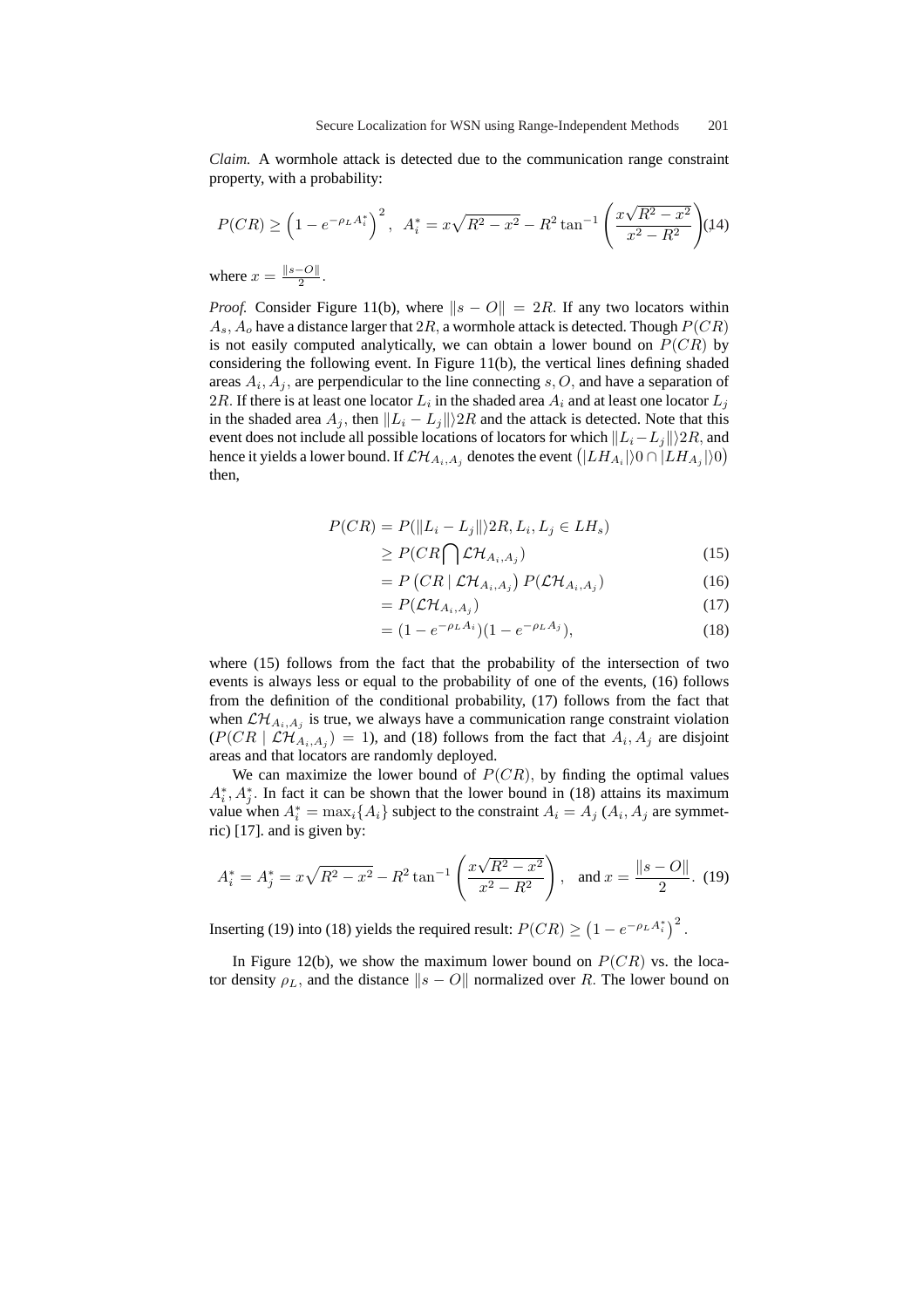

**Fig. 12.** Wormhole detection probability based on, (a) the single message/sector per locator property:  $P(SG)$ . (b) A lower bound on the wormhole detection based on the communication range violation property:  $P(CR)$ . (c) A lower bound on the wormhole detection probability for SeRLoc.

 $P(CR)$  increases with the increase of  $\|s - O\|$  and attains its maximum value for  $||s-O|| = 4R$  when  $A_i^* = A_j^* = \pi R^2$ . For distances  $||s-O||$  a wormhole attack is always detected based on the communication range constraint property, since any locator within  $A_o$  will be more than 2R apart from any locator within  $A_s$ .

**Detection Probability**  $P_{det}$  of the Wormhole Attack: We now combine the two detection mechanisms, namely the single message/sector per locator property and the communication range constraint property for computing the detection probability of a wormhole attack.

*Claim.* The detection probability of a wormhole attack is lower bounded by  $P_{det} \ge$  $(1 - e^{-\rho_L A_c}) + (1 - e^{-\rho_L A_i^*})^2 e^{-\rho_L A_c}.$ 

*Proof.* In the computation of the communication range constraint property, by setting  $A_i = A_j$  and maximizing  $A_i$  regardless of the distance  $||s - O||$ , the areas  $A_i$ ,  $A_j$ , and  $A_c$  do not overlap as shown in Figure 11(c). Hence, the corresponding events of finding a locator at any of these areas are independent and we can derive a lower bound on the detection probability  $P_{det}$  by combining the two properties.

$$
P_{det} = P(SG \cup CR) = P(SG) + P(CR) - P(SG)P(CR)
$$
  
=  $P(SG) + P(CR) (1 - P(SG))$   
 $\geq (1 - e^{-\rho_L A_c}) + (1 - e^{-\rho_L A_i^*})^2 e^{-\rho_L A_c}.$  (20)

The left side of (20) is a lower bound on  $P_{det}$  since  $P(CR)$  was also lower bounded.

In Figure 12(c), we show the lower bound on  $P_{det}$  vs. the locator density  $\rho_L$  and the distance  $\|s - O\|$  normalized over R. For values of  $\|s - O\|/4R$ ,  $P_{CR} = 1$ , since any  $L_i \in LH_s^d$  will be more than  $2R$  away from any  $L_j \in LH_s^r$  and hence, the wormhole attack is always detected. From Figure 12(c), we observe that a wormhole attack is detected with a probability very close to unity, independent of the origin and destination point of the attack.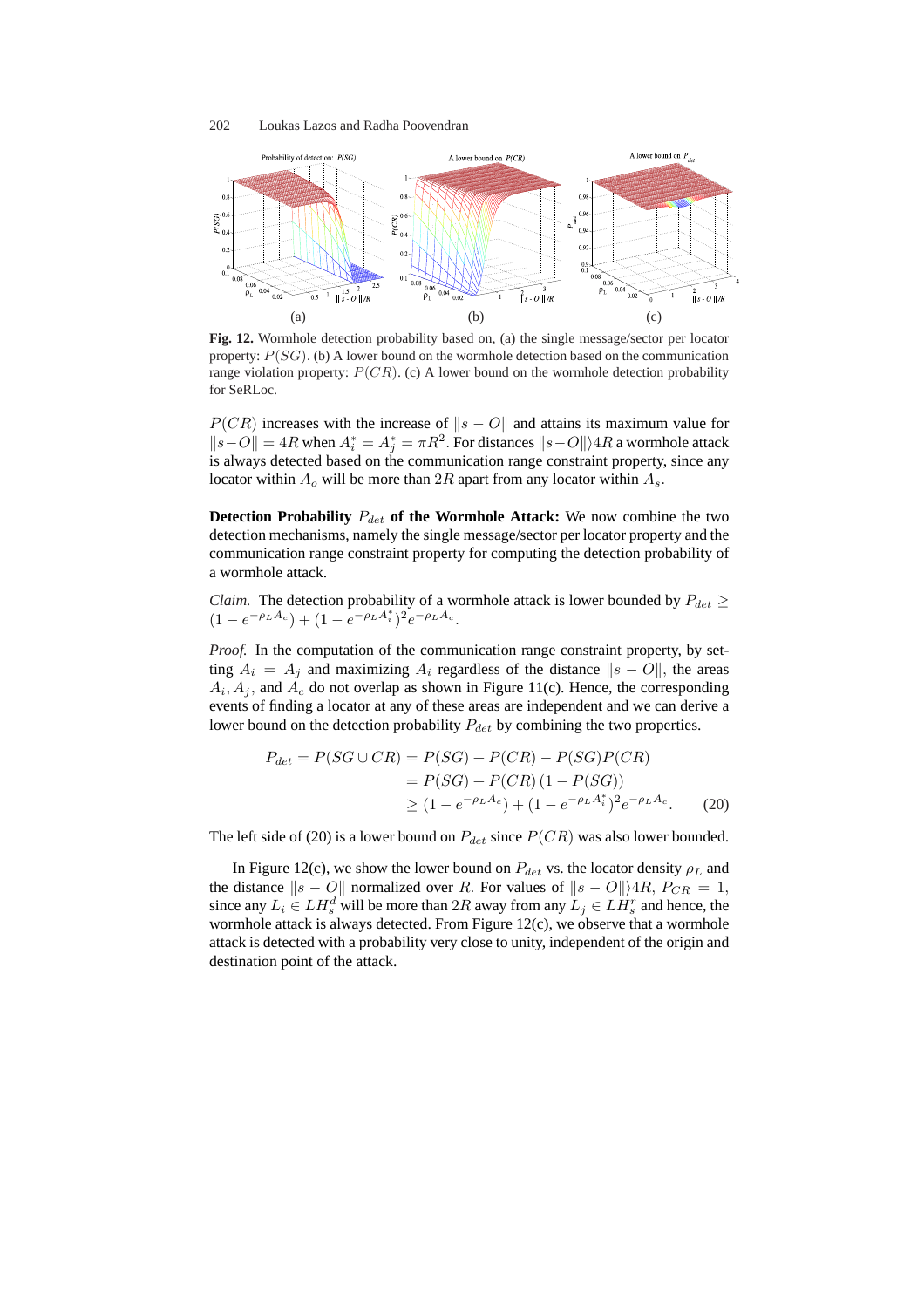$s:$ **broadcast** { $\eta_s \parallel ID_s$  } *if*  $L_i$  *hears*  $\{ \eta_s \mid I D_s \}$  **reply**  $L_i: \ \{\ \eta_s \parallel (X_i,Y_i) \ || \ (\theta_1,\theta_2) \ || \ (H^{n-j}(PW_i)) \ || \ j \ || \ ID_{L_i} \ \}_{K_{s,L_i}}$  $L_i'$ : *first authentic reply from a locator.*  $LH_s^d = \{L_i \in LH_s : sector\{L_i\} \text{ intersects sector}\{L_i'\}\}$  $s$  : **execute** *SeRLoc with*  $LH_s = LH_s^d$ 



**Location Resolution Algorithm:** Although a wormhole can be detected using one of the two detection mechanisms, a sensor  $s$  under attack cannot distinguish the set of locators directly heard  $LH_s^d$  from the set of locators replayed  $LH_s^r$  and hence, estimate its location. To resolve the location ambiguity sensor s executes the *Attach to Closer Locator Algorithm* (ACLA).

Assume that a sensor authenticates a set of locators  $LH_s = LH_s^d \cup LH_s^r$ , but detects that it is under attack.

*- Step 1:* Sensor s broadcasts a randomly generated nonce  $\eta_s$  and its  $ID_s$ .

*- Step 2:* Every locator hearing the broadcast of sensor s replies with a beacon that includes localization information and the nonce  $\eta_s$ , encrypted with the pairwise key  $K_{s,L_i}$  instead of the broadcast key  $K_0$ . The sensor identifies the locator  $L'_i$  that replies first with an authentic message that includes  $\eta_s$ .

*- Step 3:* Sensor *s* identifies the set  $LH_s^d$  as all the locators whose sectors overlap with the sector of  $L'_i$ , and executes SeRLoc with  $LH_s = LH_s^d$ .

The pseudocode of ACLA is presented in Figure 13. Note that the closest locator to sensor s will always reply first if it directly hears the broadcast from s, and not through a replay from an adversary. In order for an adversary to force sensor s to accept set  $LH_s^r$  as the valid locator set, it can only replay the nonce  $\eta_s$  to a locator  $L_i \in LH_s^r$ , record the reply, tunnel via the wormhole and replay it in the vicinity of s. However, a reply from a locator in  $LH_s^r$  will arrive later than any reply from a locator in  $L H_s^d$ , since locators in  $L H_s^r$  are further away from s than locators in  $L H_s^d$ .

To execute ACLA, a sensor must be able to communicate bidirectionally with at least one locator. The probability  $P_{s\to L}$  of a sensor having a bidirectional link with at least one locator and the probability  $P_{bd}$  that *all* sensors can bidirectionally communicate with at least one locator can be computed as:

$$
P_{s \to L} = 1 - e^{-\rho_L \pi r^2 G^{\frac{2}{\gamma}}}, \quad P_{bd} = (1 - e^{-\rho_L \pi r^2 G^{\frac{2}{\gamma}}})^{|S|}.
$$
 (21)

Hence, we can select the system parameters  $\rho_L$ , G so every sensor has a bidirectional link with at least one locator with any desired probability.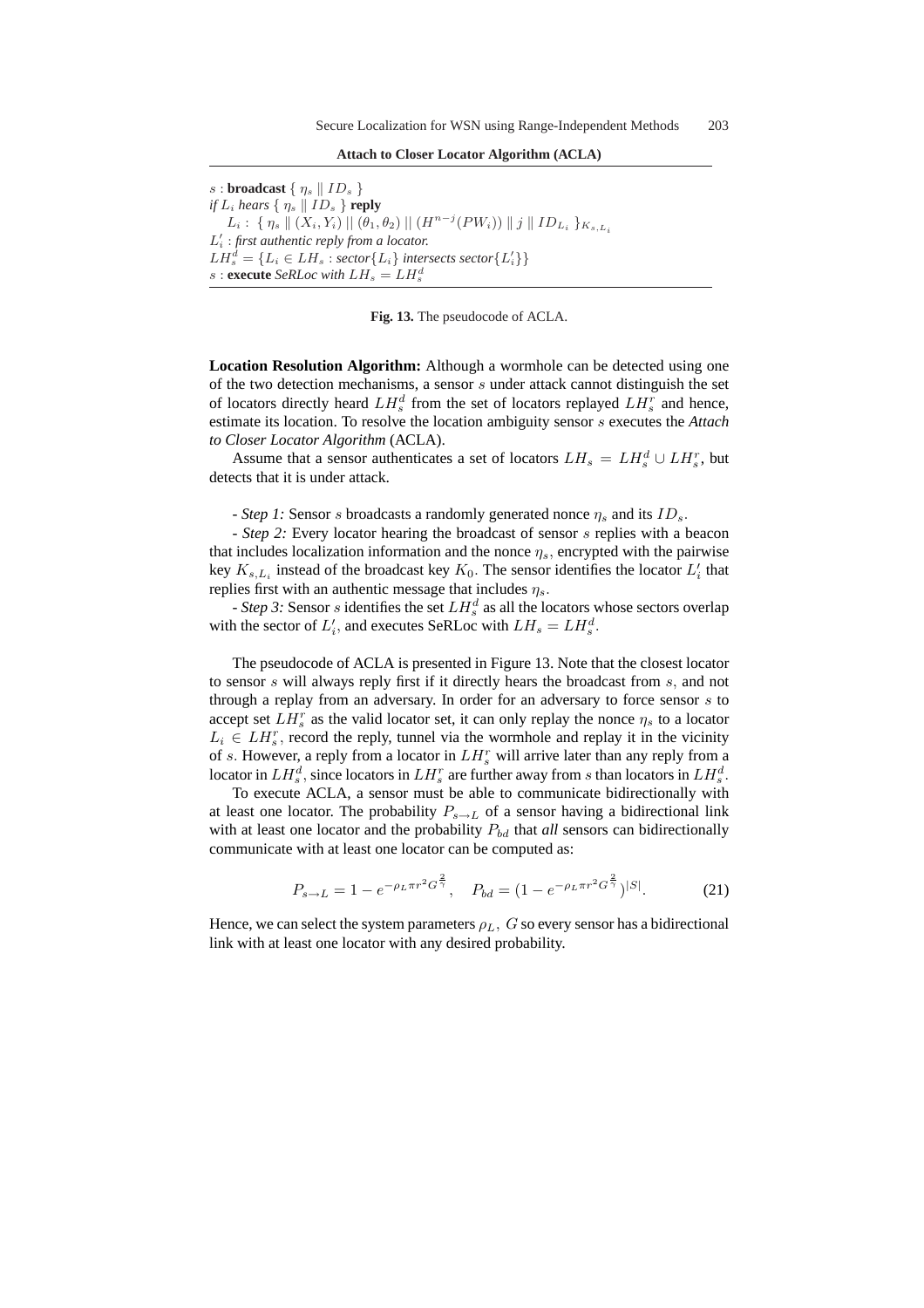#### **5.2 Impersonation (Sybil) Attack**

An adversary can launch an impersonation attack against SeRLoc or HiRLoc if it successfully impersonates locators. Since sensors are pre-loaded with valid locator IDs along with the hash values corresponding to the head of the reversed hash chain for each locator, an adversary can only impersonate locators by compromising the globally shared key  $K_0$ .

Once  $K_0$  has been compromised, the adversary has access to both locators IDs, the hash chain values published by the locators, as well as the coordinates of the locators. Since sensors always have the latest published hash values from the locators that they directly hear, an adversary can only impersonate locators that are not directly heard to the sensors under attack. The adversary can generate bogus beacons, attach an already published hash value from a locator not heard by the sensor under attack, and encrypt it with the compromised  $K_0$ .

Depending on the type of locators used, static or mobile, an adversary can impersonate locators in different ways. If the locators are static and their location is known before deployment, the coordinates of all locators can be preloaded to every sensor. Hence, the adversary cannot advertise a location that is different from the actual coordinates of an impersonated locator. In such a case, the Sybil attack is equivalent to a replay attack since the adversary cannot alter the content of the beacons<sup>3</sup>. If the locators are mobile, or their coordinates cannot be preloaded to the sensors before deployment, the adversary can place the impersonated locators to arbitrary positions. Hence, by impersonating a higher number of locators than the ones directly heard by the sensor under attack, the adversary can compromise the majority vote scheme of SeRLoc and displace the sensor.

**Defense against the Sybil Attack:** Though we do not provide a mechanism to prevent an adversary from impersonating locators except for the ones directly heard by a sensor, we can still determine the position of sensors in the presence of Sybil attack. In the case where sensors know a priori the coordinates of the locators, the sensor can detect the Sybil attack with the same mechanisms used for the wormhole attack, since the Sybil attack becomes a beacon replay. In the case where the coordinates of the locators are not preloaded to the sensors, an adversary can manipulate the coordinates of the impersonated locators, so that neither of the wormhole defense mechanisms detect an anomaly. The adversary needs to impersonate more than  $LH_s^d$ locators in order to displace the sensor s. To avoid sensor displacement we rely on the invariability of the locator deployment statistics to detect locator impersonation.

Since the locator density  $\rho_L$  is known before deployment, we can select a threshold value  $L_{max}$  as the maximum allowable number of locators heard by each sensor. If a sensor hears more than  $L_{max}$  locators, it assumes that it is under attack and executes ACLA to determine its position. The probability that a sensor s hears more than  $L_{max}$  locators is given by:

<sup>&</sup>lt;sup>3</sup> The adversary can alter the angle information contained in the beacon. However, this is equivalent to replaying the beacon of another sector.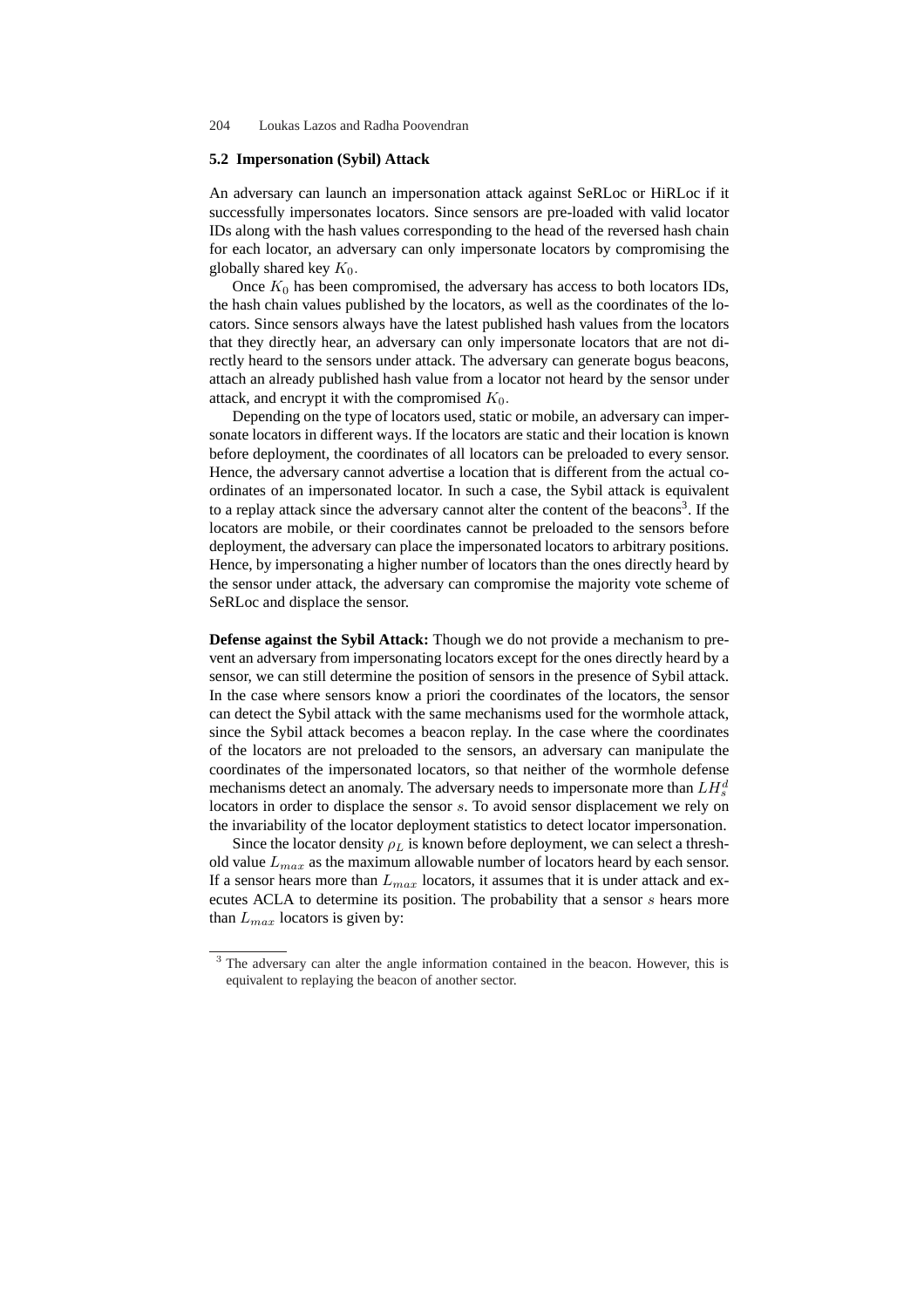

**Fig. 14.**  $P(|LH_s| \ge L_{max})$ , vs.  $L_{max}$  for varying locator densities  $\rho_L$ . When  $\rho_L = 0.03$ , a choice of  $L_{max}$  = 46 allows a sensor to localize itself when under Sybil attack with a probability  $P(|LH_s| \geq 23) = 0.995$ , while the false positive alarm probability is  $P(|LH_s|\rangle 46) = 0.1045.$ 

$$
P(|LH_s| \ge L_{max}) = 1 - P(|LH_s| \langle L_{max})
$$
  
= 
$$
1 - \sum_{i=0}^{L_{max}-1} \frac{(\rho_L \pi R^2)^i}{i!} e^{-\rho_L \pi R^2}.
$$
 (22)

Using (22), we can select the value of  $L_{max}$  so that there is a very small probability for a sensor to hear more than  $L_{max}$  locators, while there is a very high probability for a sensor to hear more than  $\frac{L_{max}}{2}$  locators. If a sensor hears more than  $L_{max}$  locators without being under attack, the detection mechanism will result in a false positive alarm and force the sensor to execute ACLA to successfully locate itself. However, if a sensor hears less than  $\frac{L_{max}}{2}$ , the sensor is vulnerable to a Sybil attack. Therefore, we must select a threshold  $\bar{L}_{max}$  so that any sensor hears less than  $\frac{L_{max}}{2}$  locators with a probability very close to zero.

In Figure 14, we show  $P(|LH_s| \ge L_{max})$  vs.  $L_{max}$ , for varying locator densities  $\rho_L$ . Based on Figure 14, we can select the appropriate  $L_{max}$  for each value of  $\rho_L$ . For example, when  $\rho_L = 0.03$ , a choice of  $L_{max} = 46$  allows a sensor to localize itself when under Sybil attack with a probability  $P(|LH_s| \ge 23) = 0.995$ , while the false positive alarm probability is  $P(|LH_s|/46) = 0.1045$ .

#### **5.3 Compromised Network Entities**

In this section, we examine the robustness of SeRLoc and HiRLoc to compromised network entities. We consider a sensor node or a locator node to be compromised if an attacker assumes full control over the behavior of the node and knows all the keys stored at the compromised node.

**Compromised Sensors:** Though sensors are assumed to be easier to compromise, an attacker has no incentive to compromise sensors, since they do not actively participate in the localization procedure. The only benefit in compromising a sensor is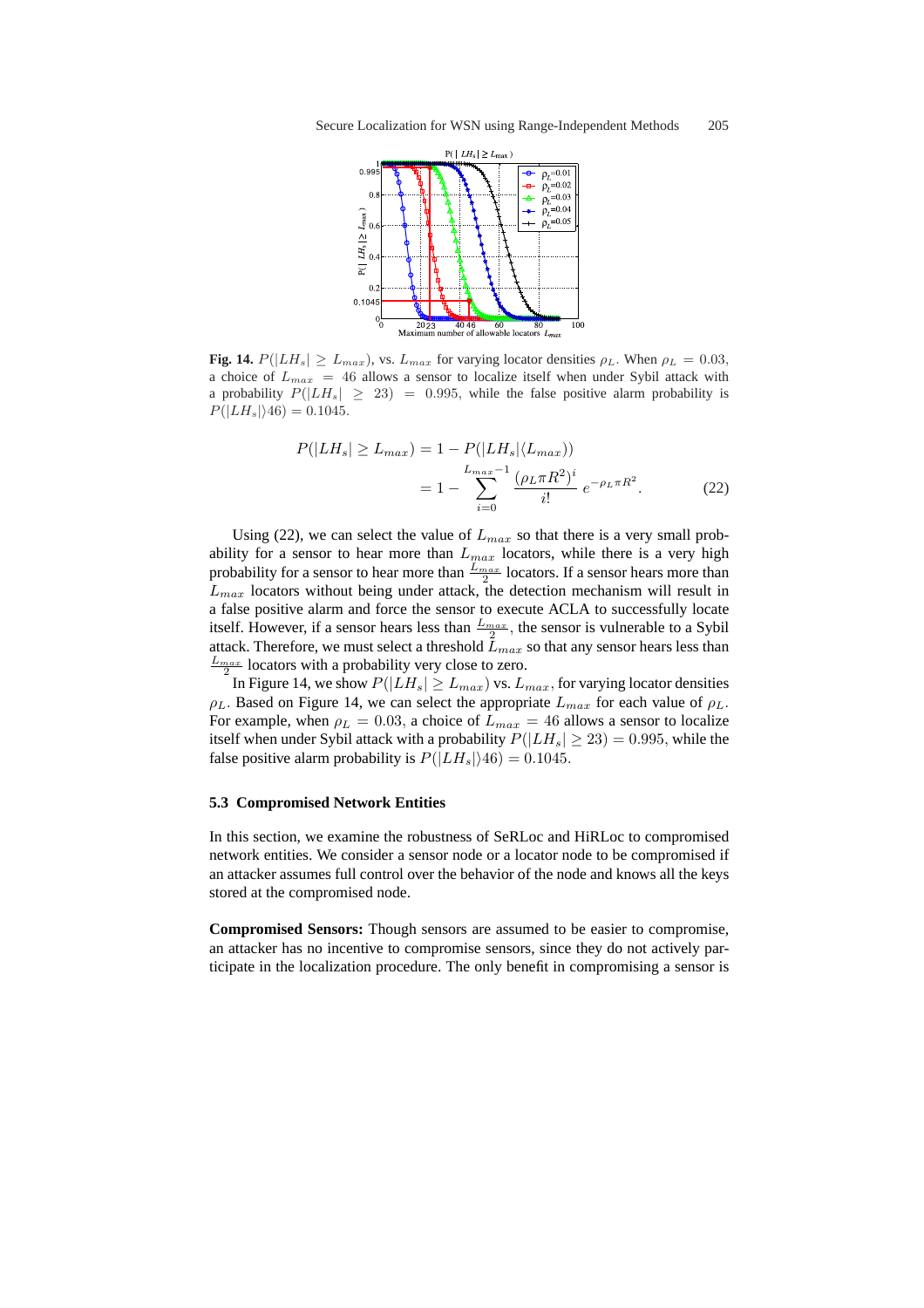to gain access to the globally shared key  $K_0$ .

**Compromised Locators:** An adversary that compromises a locator  $L_i$  gains access to the globally shared key  $K_0$ , the pairwise keys  $K_{s,L_i}$  shared between the locator and every sensor, as well as all the hash values of the locator's hash chain. By compromising a single locator, the adversary can displace any sensor, by impersonating the compromised locator from a position closer to the sensor under attack compared to the closest legitimate locator. The adversary impersonates multiple locators in order to force location ambiguity to the sensor under attack. Once the attack is detected, sensor s executes ACLA to resolve its location ambiguity. Since the adversary is closer to the sensor  $s$  than the closest legitimate locator, its reply will arrive to  $s$ first. Hence, s will assume that the impersonated set of locators is the valid one and will be displaced.

To avoid sensor displacement by a single locator compromise, we can intensify the resilience to locator compromise by involving more than one locators in the location resolution algorithm at the expense of higher communication overhead. A sensor s under attack, can execute the *Enhanced Location Resolution Algorithm* (ELRA) that follows.

*- Step 1:* Sensor s broadcasts a randomly generated nonce  $\eta_s$ , the set of locators heard  $LH_s$  and its  $ID_s$ .

$$
s: \{ \eta_s \parallel LH_s \parallel ID_s \}. \tag{23}
$$

*- Step 2:* Every locator  $L_i$  receiving the broadcast from  $s$  appends its coordinates, the next hash value of its hash chain and its  $ID_{L_i}$ , encrypts the message with  $K_0$  and re-broadcasts the message to all sectors.

$$
L_i: \{\eta_s \| LH_s \| ID_s \| (X_i, Y_i) \| H^{n-k}(PW_i) \| \| j \| ID_{L_i} \}_{K_0}.
$$
 (24)

*- Step 3:* Every locator receiving the rebroadcast, verifies the authenticity of the message, and that the transmitting locator is within its range. If the verification is correct and the receiving locator belongs to  $LH_s$ , the locator broadcasts a new beacon with location information and the nonce  $\eta_s$  encrypted with the pairwise key  $K_{s,L_i}$ with sensor s.

$$
L_i: \{\eta_s \mid (X_i, Y_i) \mid \theta_1, \theta_2) \mid H^{n-k}(PW_i) \mid j \mid ID_{L_i} \}_{K_{s, L_i}}.
$$
 (25)

*- Step 4:* The sensor collects the first  $L_{max}$  authentic replies from locators and executes SeRLoc with  $LH_s = L_{max}$ .

The pseudocode for the enhanced location resolution algorithm is presented in Figure 15. Note that for a locator to hear the sensor's broadcast, it has to be within a range  $r_{sL} = rG^{\frac{1}{\gamma}}$  from the sensor. Furthermore, in order for a the sensor to make the correct location estimate, all locators within a range  $R$  from  $s$  need to provide new beacon information.

*Claim.* Every locator positioned within  $R$  from a sensor  $s$  is within the range of any locator positioned at a distance  $r_{sL}$  from the sensor s.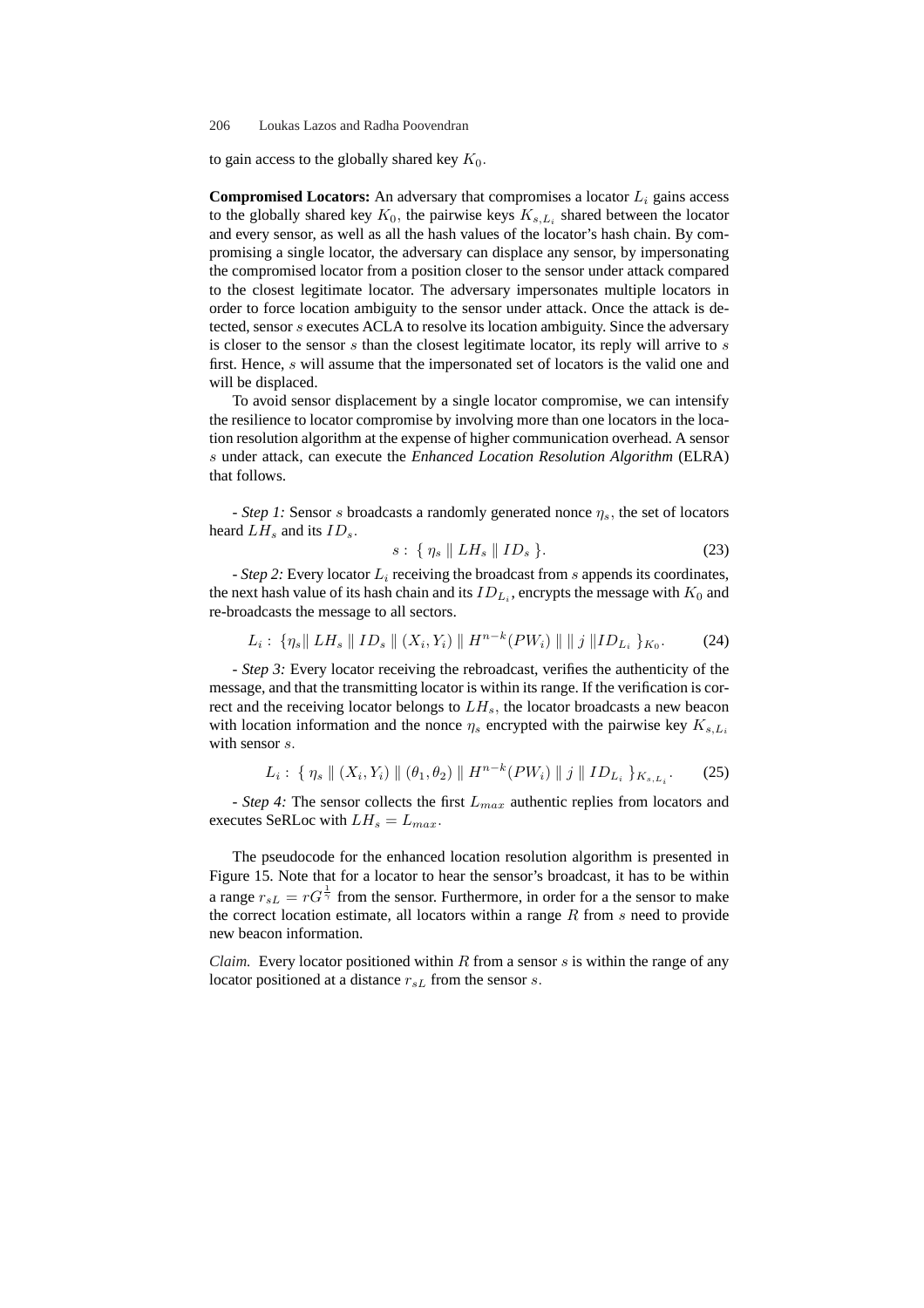**Enhanced Location Resolution Algorithm (ELRA)**

s : **broadcast** {  $\eta_s \parallel LH_s \parallel ID_s$  }  $RL_s = \{L_i : ||s - L_i|| \leq r_{sL}\}$  $RL_s$  : **broadcast** {  $\eta_s \parallel LH_s \parallel ID_s \parallel (X_i, Y_i) \parallel H^{n-k}(PW_i) \parallel j \parallel ID_{L_i} \}$ K<sub>0</sub>  $BL_s =$  ${L_i: \|RL_s - L_i\| \leq r_{LL}} \cap LH_s$  $BL_s:$  **broadcast**  $\{ \eta_s \parallel (X_i,Y_i) \parallel (\theta_1,\theta_2) \parallel H^{n-k}(PW_i) \parallel j \parallel ID_{L_i} \}_{K_{s,L_i}}$ s : **collect** *first* Lmax *authentic beacons from* BL<sup>s</sup> s : **execute** *SeRLoc with collected beacons*

**Fig. 15.** The pseudocode for the enhanced location resolution algorithm (ELRA).

*Proof.* For any locator positioned at a distance  $r_{sL}$  from the sensor s to reach any locator positioned at a distance  $R$  from sensor  $s$ , the following condition has to hold:  $r_{LL} \geq R + r_{sL}.$ 

$$
RG^{\frac{2}{\gamma}} \ge R + rG^{\frac{1}{\gamma}} \Rightarrow \frac{R}{rG^{\frac{1}{\gamma}}} (G^{\frac{2}{\gamma}} - 1) \ge 1.
$$
 (26)

Since  $R \ge rG^{\frac{2}{\gamma}}$  by assumption, and  $G^{\frac{2}{\gamma}} \ge 1$ , the left side of (26) is always greater than one.

Each beacon broadcast from a locator has to include the nonce  $\eta_s$  initially broadcasted by the sensor and be encrypted with the pairwise key between the sensor and the locator. Hence, given that the sensor has at least  $\frac{L_{max}}{2}$  locators within range R with very high probability (see Figure 14), the adversary has to compromise at *H* with very high probability (see Figure 14), the adversary has to compromise at least  $(\frac{L_{max}}{2} + 1)$  locators, in order to compromise the majority vote scheme of SeR-Loc. In addition, the attacker has to possess the hardware capabilities to process and Loc. In addition, the attacker has to possess the hardware capabilities to process and transmit  $(\frac{L_{max}}{2} + 1)$  replies before  $\frac{L_{max}}{2}$  replies from valid locators reach the sensor under attack. Our enhanced location resolution algorithm significantly increases the resilience of SeRLoc to locator compromise at the expense of higher communication overhead at the locators.

## **6 Performance Evaluation**

In this section, we evaluated the performance of SeRLoc and HiRLoc with respect to their localization accuracy. To emulate the conditions of a real deployment, we also evaluated SeRLoc under error in the locators' coordinates and false estimation of the antenna sector that includes the sensors and empirically showed that SeRLoc is robust against both sources of error.

#### **6.1 Simulation Setup**

We randomly distributed 5,000 sensors within a  $100x100m^2$  rectangular area. We also randomly placed locators within the same area and computed the average localization error as: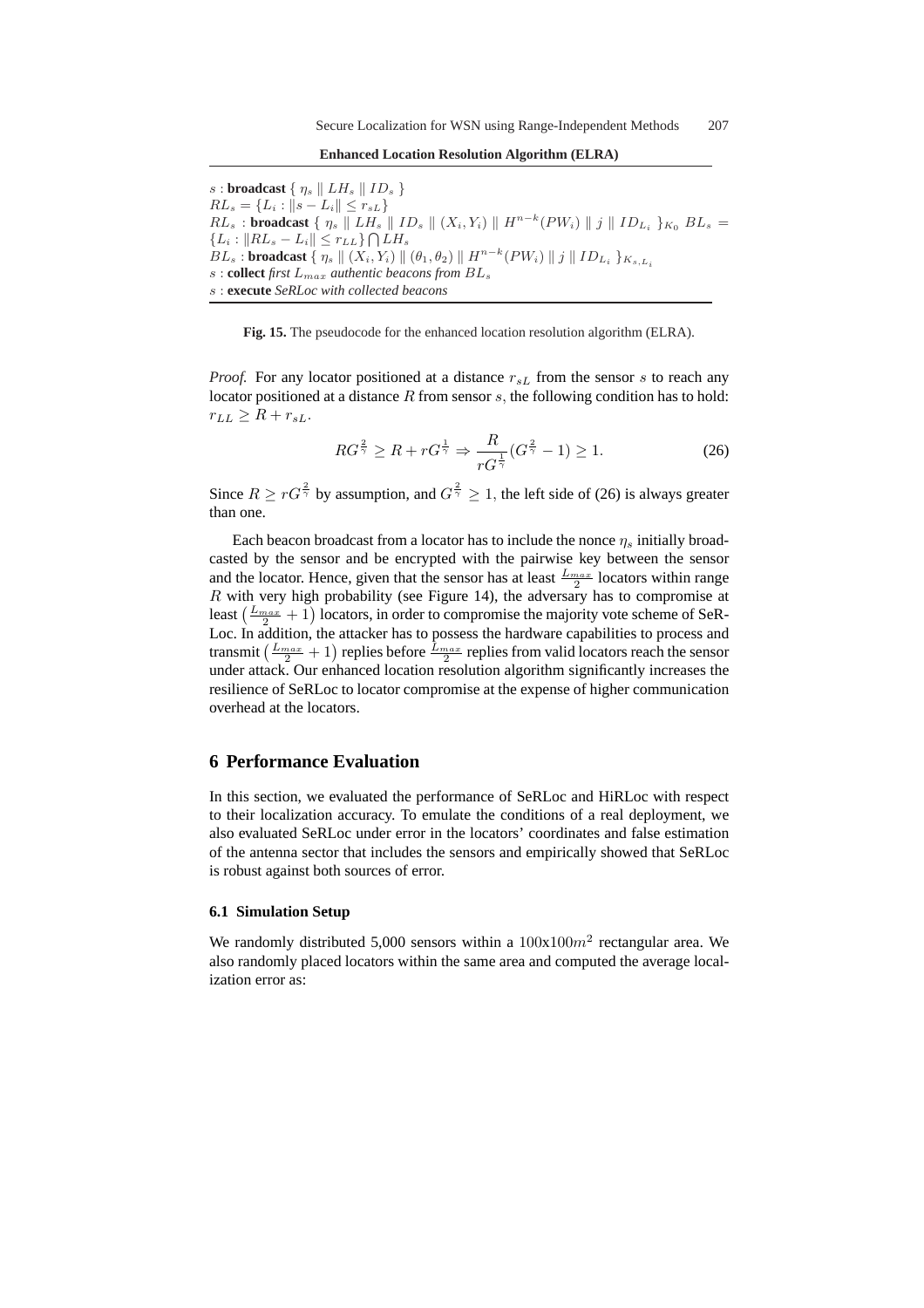

**Fig. 16.** The cumulative distribution function (cdf) of the localization error of SeRLoc when  $M = 3$  and, (a)  $\overline{LE} = 4$ , (b)  $\overline{LH} = 8$ .

$$
\overline{LE} = \frac{1}{|S|} \sum_{i} \frac{\|\tilde{s}_i - s_i\|}{r},\tag{27}
$$

where S is the set of sensors,  $\tilde{s}_i$  is the sensor estimated position,  $s_i$  is the real position and  $r$  is the sensor-to-sensor communication range.

#### **6.2 Localization Error vs. Locators Heard**

In our first experiment, we investigated the impact of the average number of locators heard  $\overline{LH}$  on the localization error. In Figures 16(a) and (b), we show the cumulative distribution function (cdf) of the localization error for SeRLoc when 3-sector antennas are used at the locators and the average number of locators heard are  $\overline{LH} = 6$ and  $\overline{LH} = 8$ , respectively. We observe that for  $\overline{LH} = 4$ , the error is more evenly distributed among its possible values with 90% of the sensors having an error of less than 1.2r, while for  $\overline{LH} = 8$ , more than 90% of the sensors have an error smaller than 0.7r.

The highest localization error occurs when a sensor hears only one locator  $L_i$ and is R units away from  $L_i$ . The probability for such an event to occur can be set to an arbitrary small value by deploying a sufficient number of locators. For example, when  $\overline{LH} = 8$ , the probability for a sensor to hear just one locator is  $P(|LH| =$  $1) = 2.7 \times 10^{-3}$ .

In Figure 17(a) we show the  $ROI$  vs. the number of antenna rotations, and for varying  $\overline{LH}$ , when 3-sector antennas are used at each locator. Note that the ROI is normalized over the size of the  $ROI$  given by SeRLoc denoted by  $ROI(1)$  (no antenna rotation). From Figure 17(a), we observe that even a single antenna rotation, reduces the size of the ROI by more than 50%, while three antenna rotations reduce the size to  $ROI(4) = 0.12ROI(1)$ , when  $\overline{LH} = 5$ . A reduction of 50% in the size of the ROI by a single antenna rotation means that one can deploy half the locators compared to SeRLoc and achieve the same localization accuracy by just rotating the locators' antennas once. The savings in locators are significant considering that the reduction in hardware requirements comes at no additional communication cost.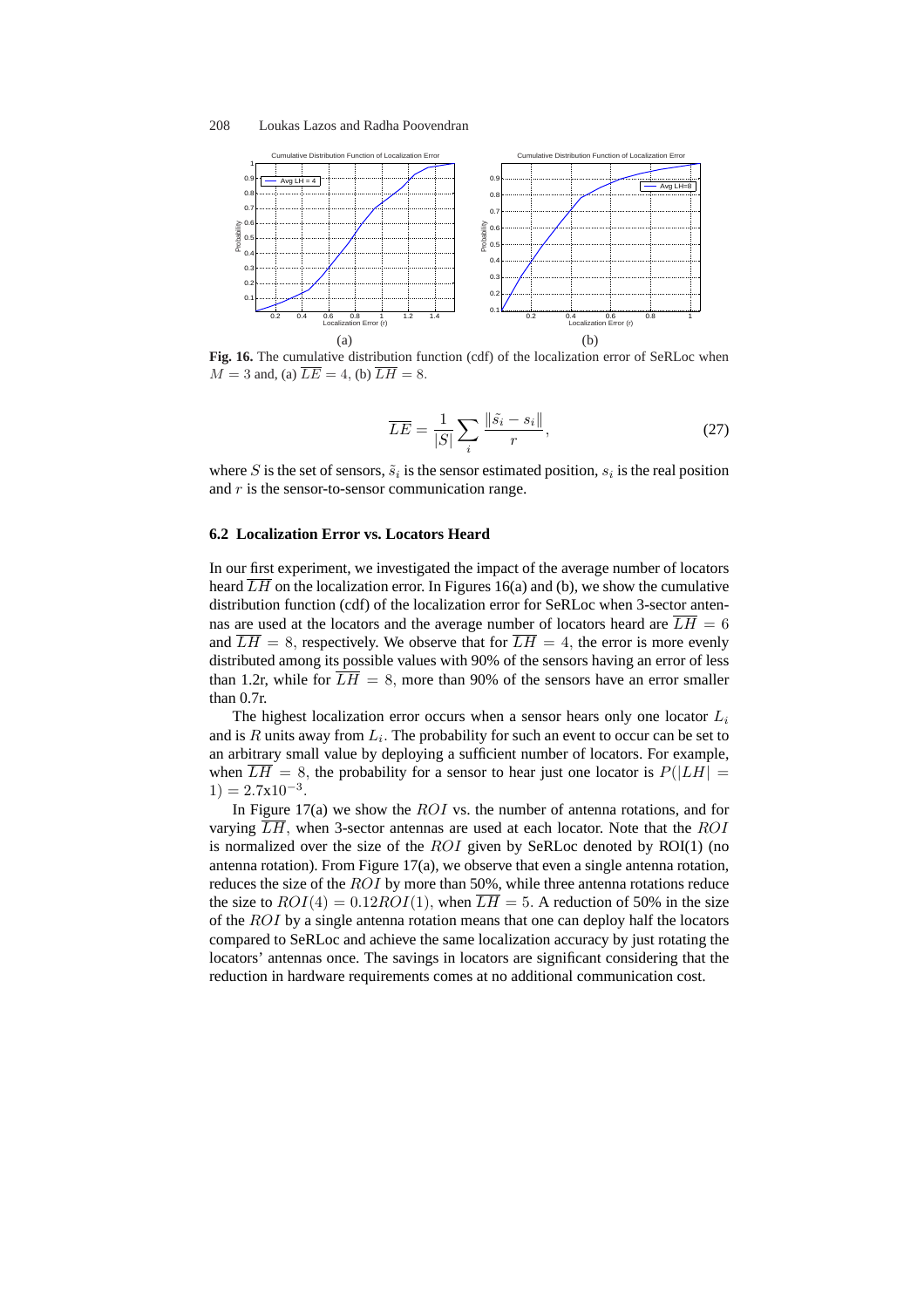

**Fig. 17.** Normalized ROI vs. number of antenna rotations for varying  $\overline{LH}$ . The ROI is normalized with respect to the ROI acquired with no variation of the antenna orientation (SeRLoc). (b)  $ROI$  vs. number of range reductions for varying  $\overline{LH}$ .

We also observe that as  $\overline{LH}$  increases, HiRLoc provides diminishing returns. This is due to the fact that when the number of locators heard at each sensor is high, SeRLoc already provides a good location estimate (small  $ROI$ ) and, hence, the margin for reduction of the  $ROI$  size is limited. In Figure 17(b) we show the normalized ROI vs. the number of communication range reductions, and for different  $\overline{LH}$  values, when locators are equipped with 3-sector antennas.

From Figure 17(b), we observe that the communication range variation, though significantly improves the system performance, does not achieve the same ROI reduction as the antenna orientation variation<sup>4</sup>. This behavior is explained by the fact that the gradual reduction of the communication range reduces the number of beacons heard at each sensor, in contrast with the antenna orientation variation case where the same number of locators is heard at the sensors at each antenna rotation. In addition, we observe that greater ROI reduction occurs when the  $\overline{LH}$  at each locator is high. This is justified by considering that a higher  $\overline{LH}$  allows for more sectors with lower communication range to intersect and hence, smaller ROI.

#### **6.3 Localization Error vs. Sector Error**

Sensors may be located close to the boundary of two sectors of a locator, or be deployed in a region with high multipath effects. In such a case, a sensor may falsely assume that it is located in another sector, than the actual sector that includes it. We refer to this error as sector error  $(SE)$  defined as:

$$
SE = \frac{\text{# of sectors falsely estimated}}{LH}.
$$
 (28)

<sup>&</sup>lt;sup>4</sup> The comparison is valid for the same number of  $\overline{LH}$ , the same number of antenna sectors and the same number of variations in the antenna rotation and communication range, respectively.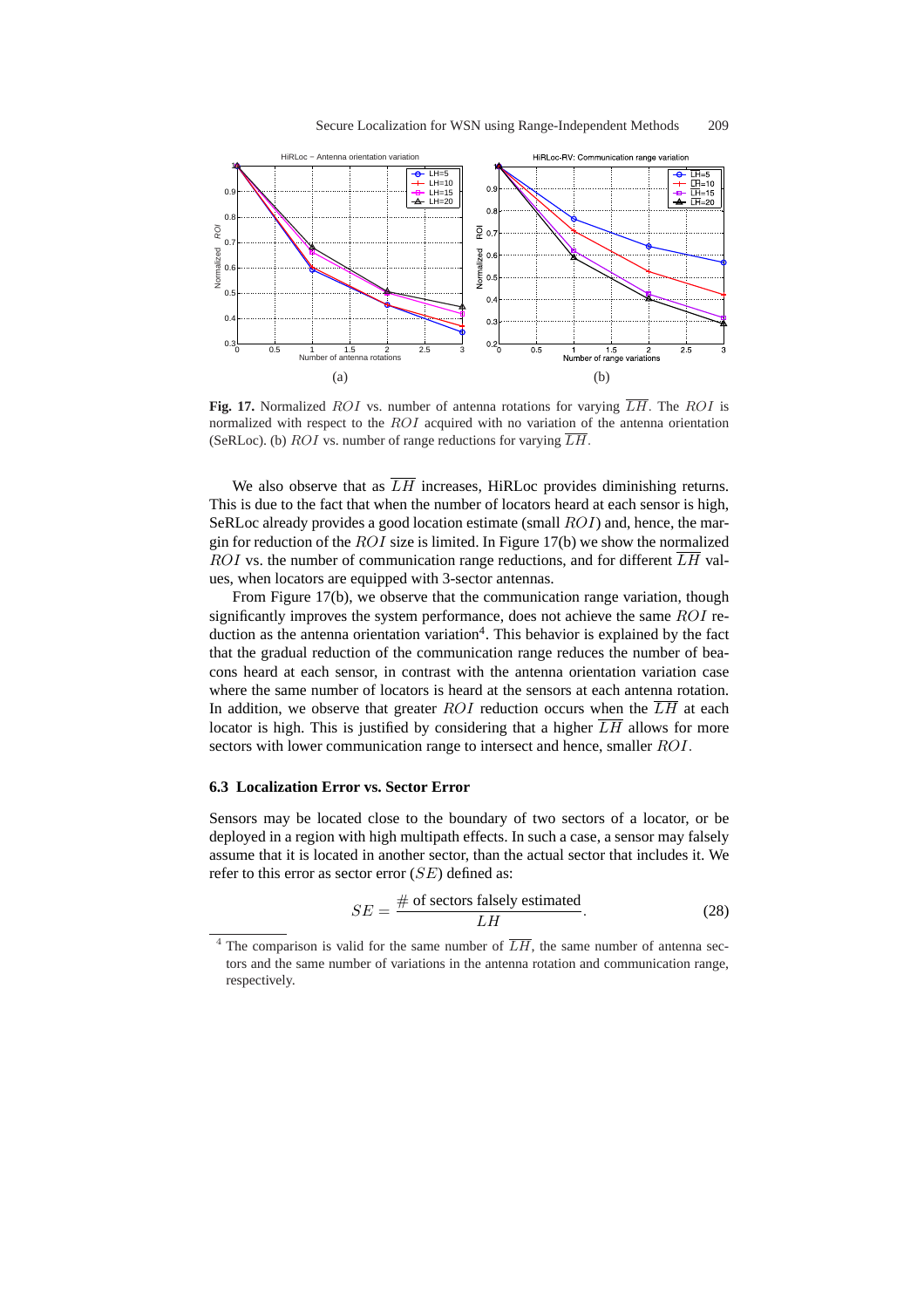

**Fig. 18.** (a)  $\overline{LE}$  vs. sector error SE for varying  $\overline{LH}$ . (b) Average localization error  $\overline{LE}$  vs. sector error SE for varying number of antenna sectors for a network of  $|S| = 5,000$  and  $\frac{R}{r} = 10.$ 

A sector error of 0.5 indicates that *every* sensor falsely estimated the sectors of half the locators heard. In Figure 18(a), we show the  $\overline{LE}$  vs. the SE for varying  $\overline{LH}$ , and 8-sector antennas. We observe that the  $\overline{LE}$  does not grow significantly large (larger than the sensor communication range  $r$ ), until a fraction of 0.7 of the sectors are falsely estimated.

SeRLoc is resilient to sector error due to the majority vote scheme employed in the determination of the overlapping region. Even if a significant fraction of sectors are falsely estimated, these sectors do not overlap in the same network area and hence a score low in the grid-sector table.

Note that for a  $SE$ )0.7,  $\overline{LE}$  increases with  $\overline{LH}$ . When the SE grows beyond a threshold, the falsely estimated sectors dominate in the location determination. As  $\overline{LH}$  grows, the falsely estimated overlapping region, shrinks due to the higher number of overlapping sectors. Therefore, the CoG that defines the sensor's location gets further apart than the actual sensor location.

In Figure 18(b), we show the  $\overline{LE}$  vs.  $SE$  for  $\overline{LH} = 10$  and varying number of antenna sectors. We observe that the narrower the antenna sector the smaller the  $\overline{LE}$ , even in the presence of SE. For a small SE the overlapping region is dominated by the correctly estimated sectors and shrinks with increasing antenna sectors. For large SE the overlapping region is dominated by the false sectors and an increase in  $\overline{LH}$ does not reduce the  $\overline{LE}$ .

## **7 Related Work**

## **7.1 Related Work**

An extensive literature exists for location estimation schemes for WSN in a benign environment [4, 10, 12, 25, 27, 31, 34–36]. Recently, a number of articles have appeared addressing the problem of sensor location estimation and verification in an adversarial setting [3, 5, 7, 14, 17–22, 33].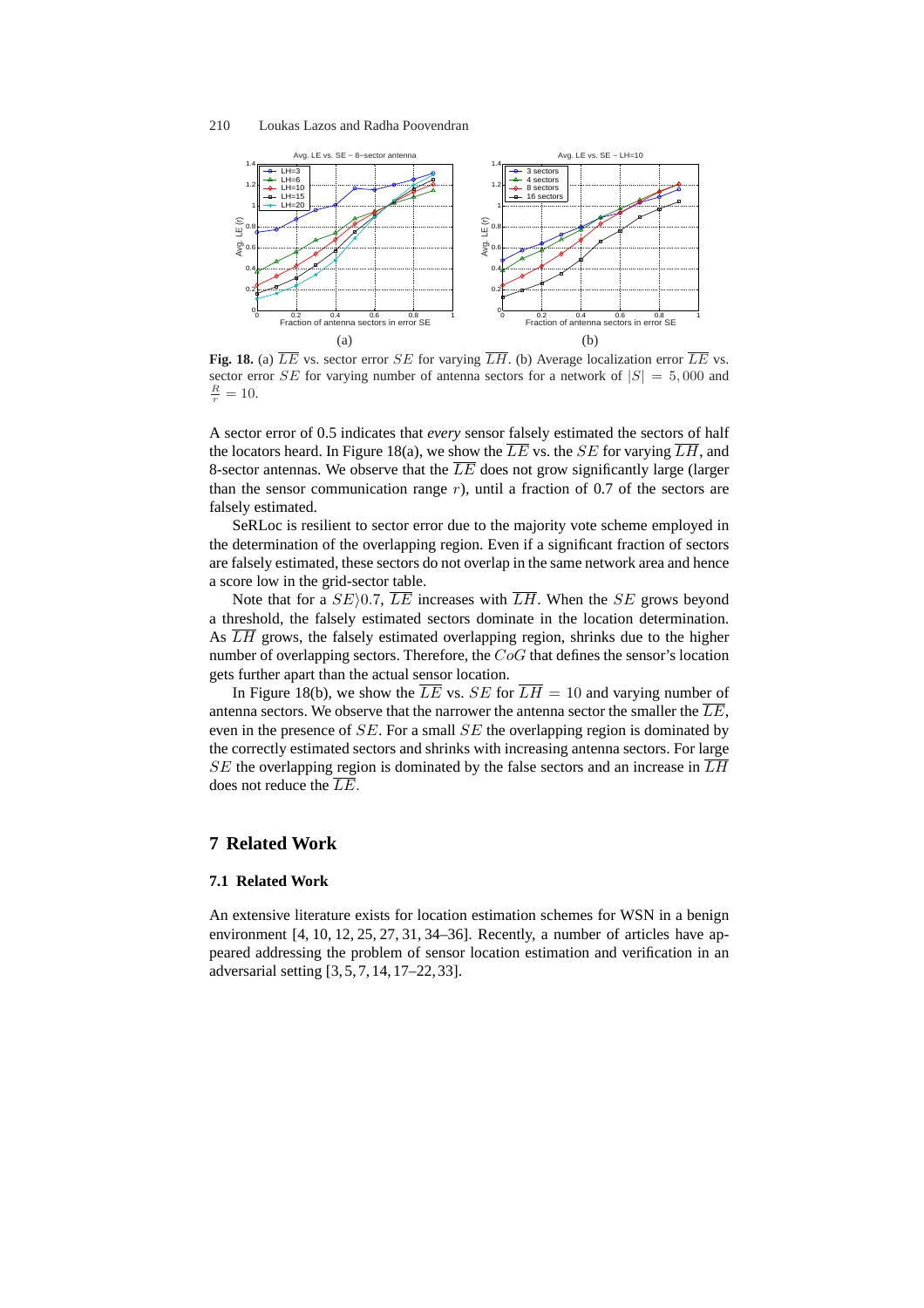Sastry et al. [33] proposed the *ECHO* protocol for verifying the location claim of a node, using a challenge response scheme and a combination of RF and Ultrasound signals. ECHO is based on a distance bounding protocol proposed by Brands and Chaum [3]. Capkun and Hubaux proposed Verifiable Multilateration (VM) for securing range-based localization schemes [5]. In VM, a node must verify its distance to at least three reference points in order to securely estimate its position. Capkun et al. also proposed a location verification method based on hidden reference points that can verify the validity of the location claims of nodes [7].

Liu et al. [23] proposed an attack-resistant location estimation technique that can filter bogus beacon information provided that the majority of significant majority of beacons is benign. Li et al. [21] discuss a variety of attacks specific to the localization process and propose robust statistical methods that provide attack resistant localization. Finally, Kuhn [14] has proposed an asymmetric security mechanism for securing GPS-like navigation signals.

#### **7.2 Open Problems**

While the schemes that have been proposed for secure location estimation in WSNs [5, 7, 17–22, 33] are a significant step forward in providing a transparent and secure localization service, several problems remain open. The dependency of the location estimation schemes to physical characteristics such as received signal strength [1], time of arrival or time difference of arrival [27, 34], allows side-channel attacks not related to the strength of the cryptographic primitives used to secure the communication [19, 21, 22].

To combat side-channel attacks a series of consistency checks have been proposed [17–19, 22]. It remains an open problem which of the modalities of a sensor network used to detect attacks against the localization process are invariant to sidechannel attacks. The ability of an adversary to alter the physical properties used for localization and distort the environment can significantly impact the localization accuracy.

Furthermore, current secure location estimation techniques do not provide any guarantee on the localization accuracy. The analytical evaluation of the localization error in the presence of adversaries is a problem requiring further investigation. Finally, most secure localization schemes studied localization for static sensor networks. Securing the location estimation process when the reference points, the sensors or both are mobile remains an open problem.

## **8 Conclusion**

In this chapter, we have studied the problem of location estimation for WSN in an adversarial environment. We have demonstrated a series of attacks relevant to range-independent localization methods, such as the relay attack, the impersonation attack and compromise of reference points. We showed that securing the location estimation process requires not only securing the communication link between the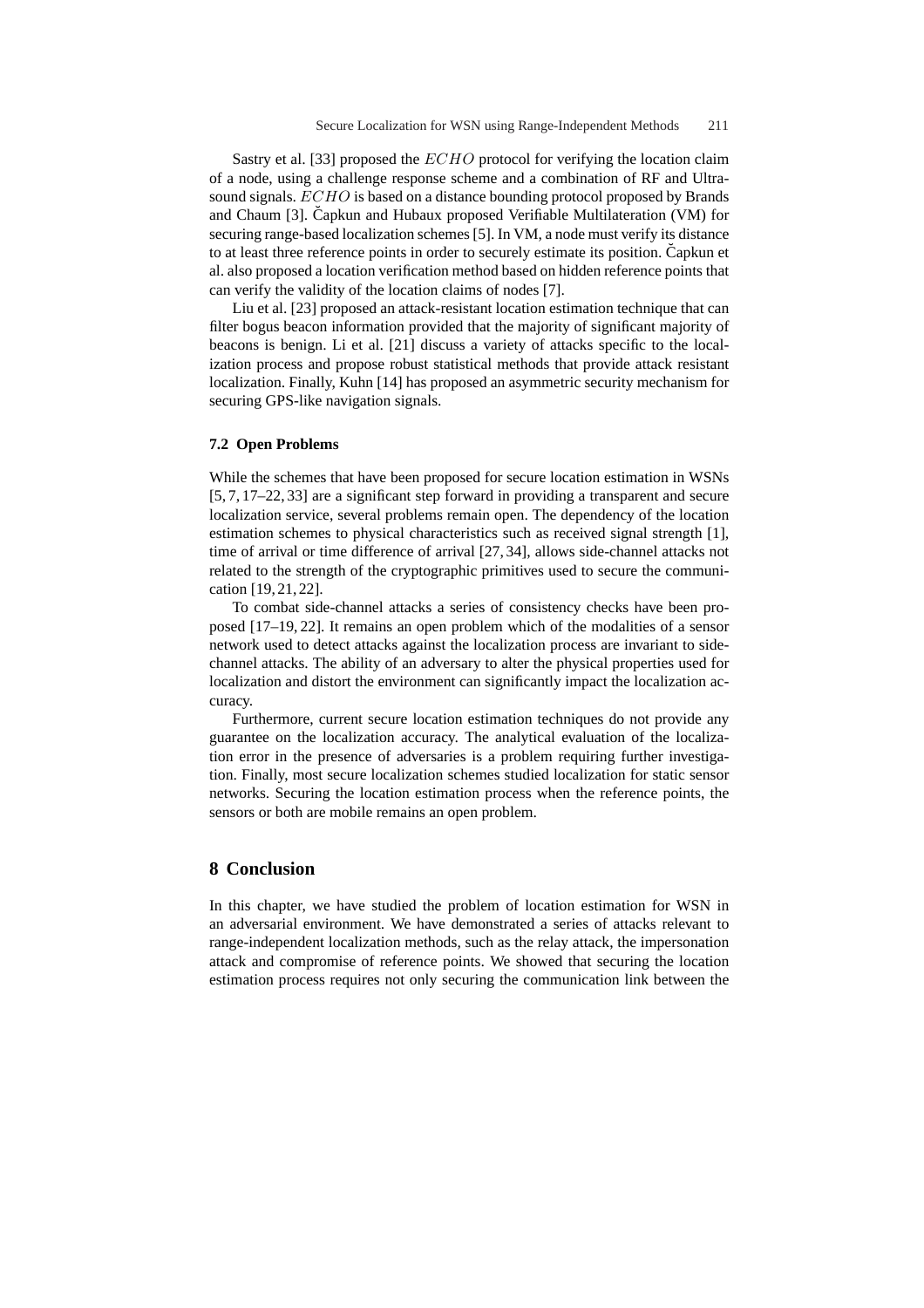reference points and the sensors, but also additional non-cryptographic consistency checks based on invariant properties such as the communication range or the network deployment statistics.

We proposed a range-independent, decentralized localization scheme called SeR-Loc that allows sensors to determine their location in an untrusted environment. We also proposed HiRLoc, a secure location estimation algorithm that relies on the superposition of location information over time to improve the location estimation accuracy. We analytically evaluated the probability of sensor displacement due to security threats in WSNs such as the wormhole attack, the Sybil attack, and compromise of network entities and showed that SeRLoc and HiRLoc provide accurate location estimation even in the presence of these threats. In doing so, we used the geometric and radio range information to detect the attacks on the localization.

Our performance evaluation studies showed that our algorithm are resilient to sources of error such as location error of reference points as well as error in the sector determination. We identified the integration of new modalities for consistency checks, the analytical evaluation of the location estimation error in the presence of adversaries and the secure location estimation for mobile sensor networks as areas of future research.

## **Acknowledgements**

This work was supported in part by the following grants: CAREER grant from NSF ANI-0093187; ARO grant W911NF-05-1-0491; Collaborative Technology Alliance (CTA) from ARL DAAD19-01-2-0011<sup>5</sup>.

## **References**

- 1. P. Bahl and V. Padmanabhan, RADAR: An In-Building RF-Based User Location and Tracking System, In *Proc. of the IEEE INFOCOM 2000,* Tel-Aviv, Israel, March 2000.
- 2. S. Basagni, I. Chlamtac, V. Syrotiuk, and B. Woodward, A Distance Routing Effect Algorithm for Mobility (DREAM), In *Proc. of MOBICOM 1998,* Dallas, TX, USA, October 1998.
- 3. S. Brands and D. Chaum, Distance-bounding protocols, in Workshop on the Theory and Application of Cryptographic Techniques on Advances in Cryptology, Springer-Verlag New York, Inc., 1994, pp. 344-359.

<sup>5</sup> This document was prepared through the collaborative participation in the Communication and Networks Consortium sponsored by the U.S. Army Research Laboratory under the Collaborative Technology Alliance Program DAAD19-01-2-0011. The U.S. Government is authorized to reproduce and distribute reprints for Government purposes notwithstanding any copyright notation thereon. The views and conclusions contained in this documents are those of the authors and should not be interpreted as representing the official policies, either expressed or implied, of the Army Research Laboratory or the U.S. Government.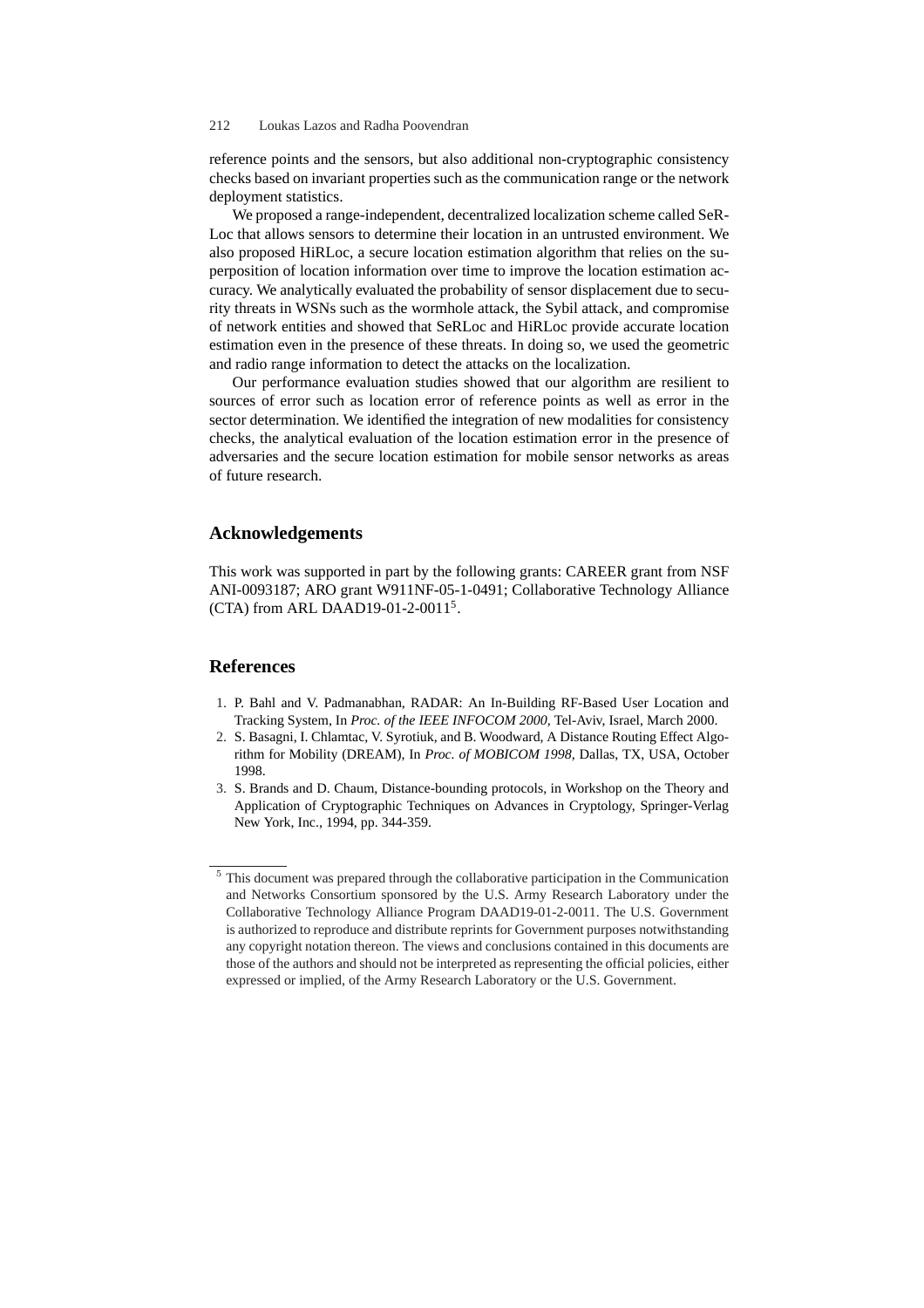- 4. N. Bulusu, J. Heidemann and D. Estrin, GPS-less Low Cost Outdoor Localization for Very Small Devices, In *IEEE Personal Communications Magazine,* 7(5):28–34, October 2000.
- 5. S. Čapkun and J.-P. Hubaux, Secure Positioning in Wireless Networks, IEEE Journal on Selected Areas in Communications, vol. 24, no. 2, February 2006.
- 6. S. Capkun, L. Buttyan, J. Hubaux, SECTOR: Secure Tracking of Node Encounters in ˘ Multi-hop Wireless Networks, in *Proc. of SASN 2003*, Fairfax, Virginia, October 2003.
- 7. S. Čapkun, M. Cagalj, and M. Srivastava, Secure Localization with Hidden and Mobile Base Stations, in Proceedings of the IEEE Conference on Computer Communications (InfoCom), 2006.
- 8. D. Coppersmith and M. Jakobsson, Almost optimal hash sequence traversal, In *Proc. of the FC 2002*, Lecture Notes in Computer Science, IFCA, Springer-Verlag, Berlin Germany, 2002.
- 9. N. Cressie, *Statistics for Spatial Data,* John Wiley & Sons, 1993.
- 10. L. Doherty, L. Ghaoui and K. Pister, Convex Position Estimation in Wireless Sensor Networks, In *Proc. of the IEEE INFOCOM 2001,* Anchorage, April 2001.
- 11. J. Douceur, The Sybil Attack, In *Proc of IPTPS 2002,* Cambridge, MA, USA, March 2002.
- 12. T. He, C. Huang, B. Blum, J. Stankovic and T. Abdelzaher, Range-Free Localization Schemes in Large Scale Sensor Network, In *Proc. of MOBICOM 2003,* San Diego, CA, USA, September 2003.
- 13. Y. Hu, A. Perrig, and D. Johnson, Packet Leashes: A Defense Against Wormhole Attacks in Wireless Ad Hoc Networks, In *Proc. of INFOCOM 2003,* San Francisco, CA, USA, April 2003.
- 14. M. G. Kuhn, An Asymmetric Security Mechanism for Navigation, in Proceedings of the Information Hiding Workshop, 2004.
- 15. L. Lamport, Password Authentication with Insecure Communication, In Communications of the ACM, 24(11):770-772, November 1981.
- 16. L. Lazos and R. Poovendran, Energy-Aware Secure Multicast Communication in Ad-hoc Networks Using Geographic Location Information, In *Proc. of IEEE ICASSP 2003,* Hong Kong, China, April 2003.
- 17. L. Lazos and R. Poovendran, SeRLoc: Robust Localization for Wireless Sensor Networks, ACM Transactions on Sensor Networks (TOSN), August 2005, vol. 1, pp. 73–100.
- 18. L. Lazos and R. Poovendran, HiRLoc: High Resolution Localization for Wireless Sensor Networks, IEEE Journal on Selected Areas in Communications (JSAC), Special Issue on Network Security, February 2006, Vol. 24 (2), pp. 233–246.
- 19. L. Lazos and R. Poovendran, SeRLoc: Secure Range-Independent Localization for Wireless Sensor Networks, ACM Workshop on Wireless Security, October 2004, (WiSe '04), pp. 21–30.
- 20. L. Lazos, S. Capkun and R. Poovendran, ROPE: Robust Position Estimation in Wireless ˘ Sensor Networks, 4th International Symposium on Sensor Networks, April 2005, (IPSN '05), pp. 324–331.
- 21. Z. Li, W. Trappe, Y. Zhang, and B. Nath, Robust Statistical Methods for Securing Wireless Localization in Sensor Networks, in Proceedings of the International Conference on Information Processing in Sensor Networks (IPSN), 2005.
- 22. D. Liu and P. Ning, Location-based pairwise key establishments for static sensor networks, In *Proc. of SASN 2003,* Fairfax, VA, October 2003.
- 23. D. Liu, P. Ning, and W. Du, Attack-Resistant Location Estimation in Sensor Networks, in Proceedings of the International Conference on Information Processing in Sensor Networks (IPSN), 2005.